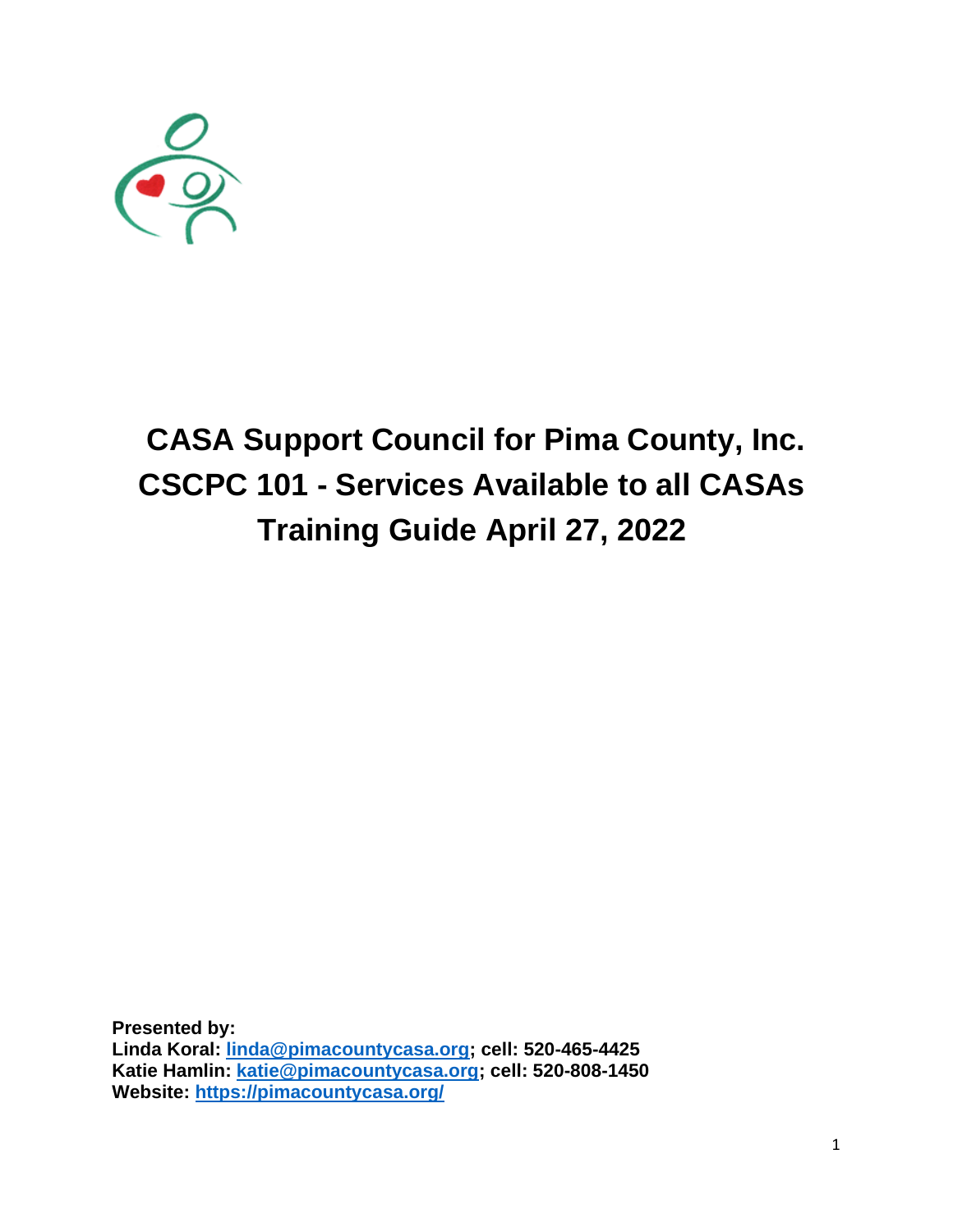# **Objectives for Today's Training**

- To provide background information on the CASA Support Council and its relationship to the CASA of Pima County Program
- To provide information on all services *available* to CASAs and their CASA children
- To provide an overview of the Support Council's website: [pimacountycasa.org](https://pimacountycasa.org/)



- To review forms that are required for various services and how to fill them out; to identify which services do not require a form, but require special processing
- To provide requirements for reimbursement of expenditures and monthly reimbursement dates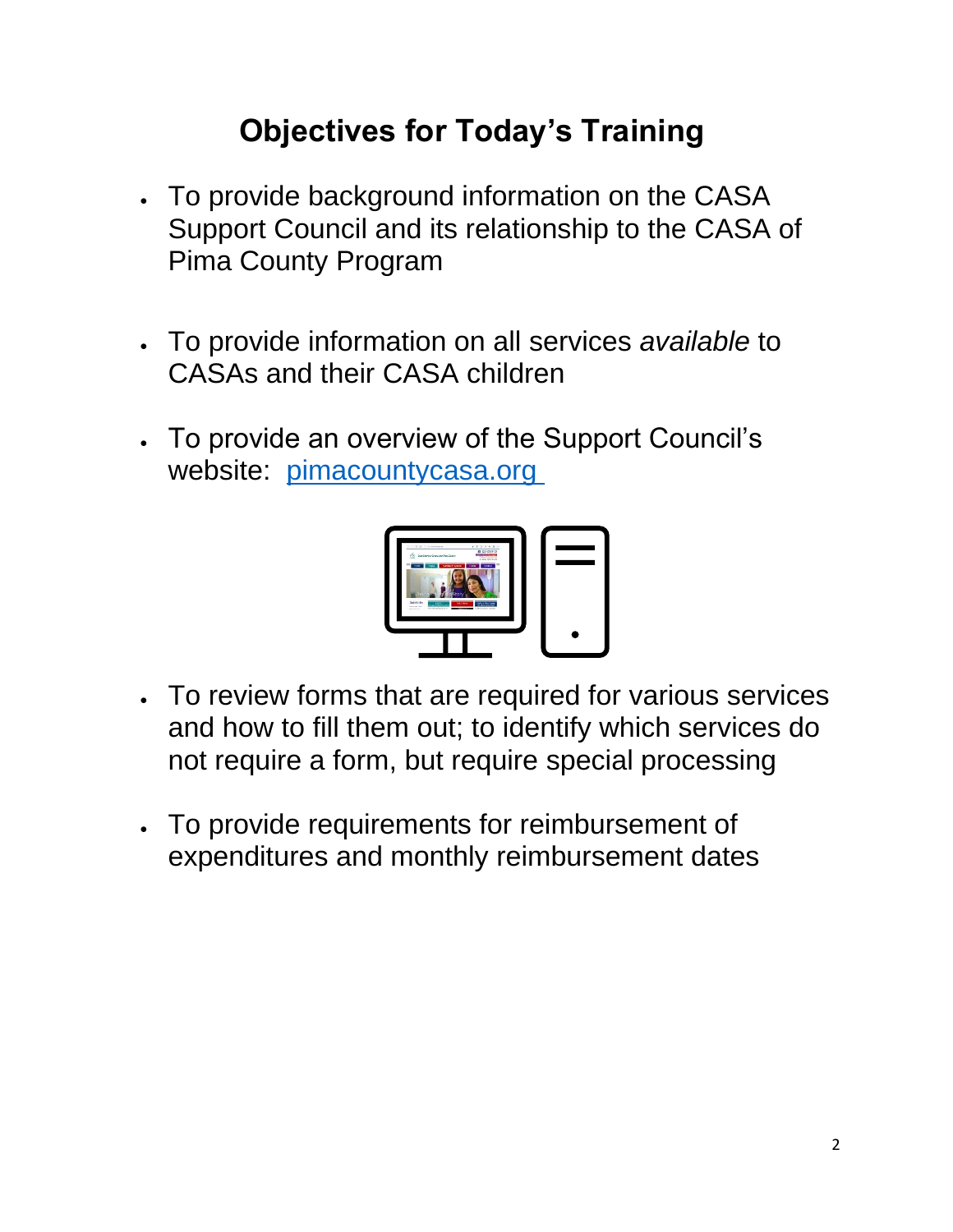# **Table of Contents:**

<span id="page-2-1"></span><span id="page-2-0"></span>

| > CSCPC & CASA Background Information  4        |  |
|-------------------------------------------------|--|
| Services Available Information Chart  5         |  |
|                                                 |  |
|                                                 |  |
|                                                 |  |
| ■ Special Requests under/over \$200  12         |  |
|                                                 |  |
|                                                 |  |
| ■ Higher Education Scholarships  18             |  |
| Reimbursements Receipts  19                     |  |
|                                                 |  |
| Personal Hygiene Allowance  21                  |  |
| > Automatically Provided Services (No Forms) 22 |  |
|                                                 |  |

\*Click on the title to jump down to that page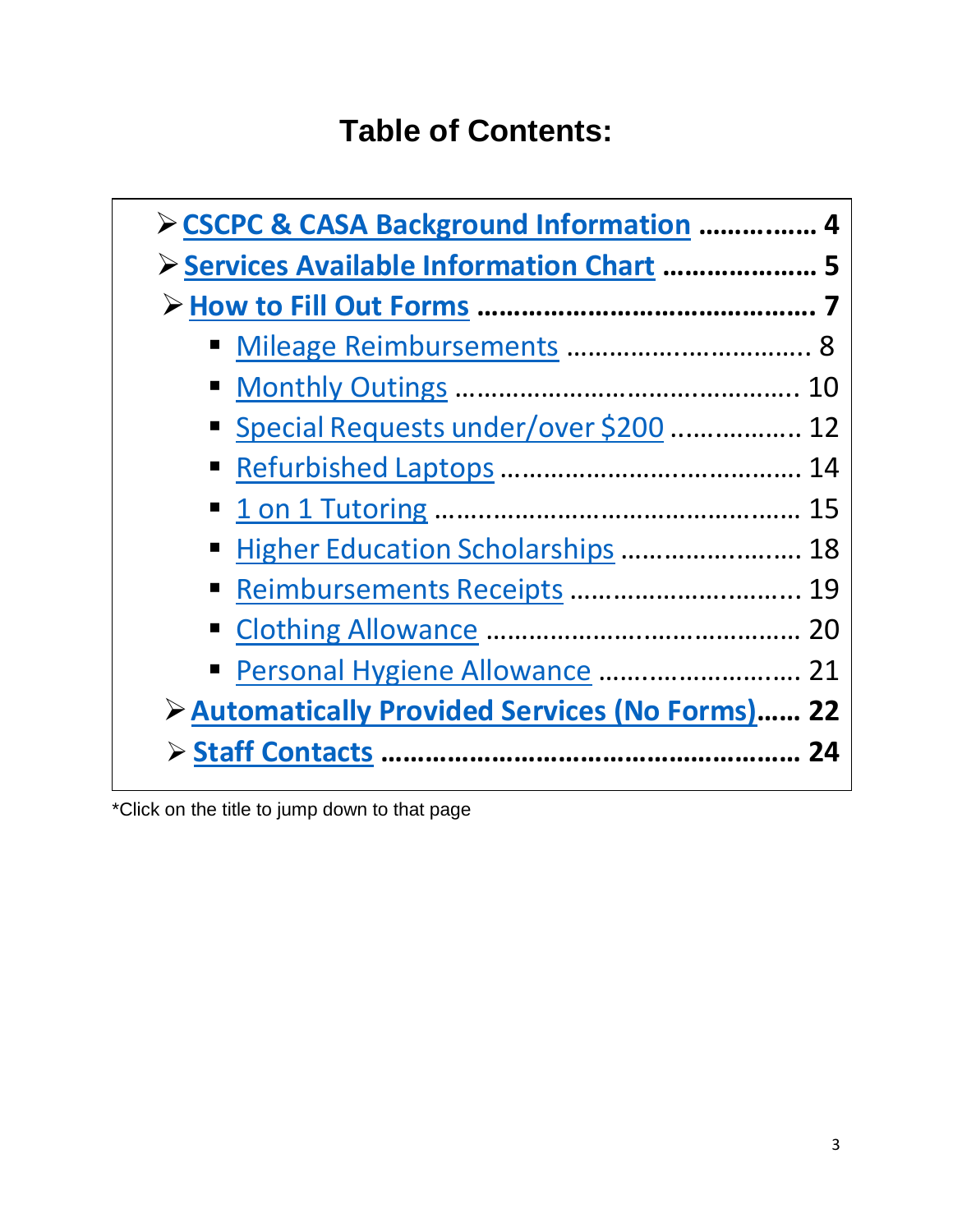# <span id="page-3-0"></span>**CSCPC & CASA Background Information**

The CASA Support Council for Pima County, Inc. is a 501 (c) (3) nonprofit organization. We were certified 17 years ago by the IRS as tax exempt. With this status we are allowed to accept donations from the public.

We were also certified by the Arizona Department of Revenue (ADOR) in 2016 and again in 2018 as a "Qualifying Foster Care Charitable Organization" (QFCO), which allows Arizona taxpayers who donate to us to receive a tax credit on their Arizona taxes. The QFCO certification requires renewal whenever requested by ADOR. Along with the certification, we must meet all requirements of the law, including what and whom we can and cannot spend donations on.

We are an "auxiliary" member of National CASA and attend the annual National CASA conference. We must meet all requirements for Auxiliary organizations.

We are a member of the Arizona State Support Councils, which has presence in most of the counties. This group meets several times a year to discuss areas of interest and share accomplishments and new ideas.

We are a member of the Arizona Alliance of Non-Profits, which supports us with many services.

Our Mission is to support the unmet needs of abused and neglected foster children in Pima County who are supported by a CASA (Court Appointed Special Advocate). We also support CASAs and the CASA of Pima County Program.

The CASA of Pima County Program is a "Court-Based" CASA Program with full-member status with National CASA. Their employees, CASA Coordinators, supervise CASAs, Peer Coordinators, and CASA mentors. They are not allowed to accept donations or gifts from the public.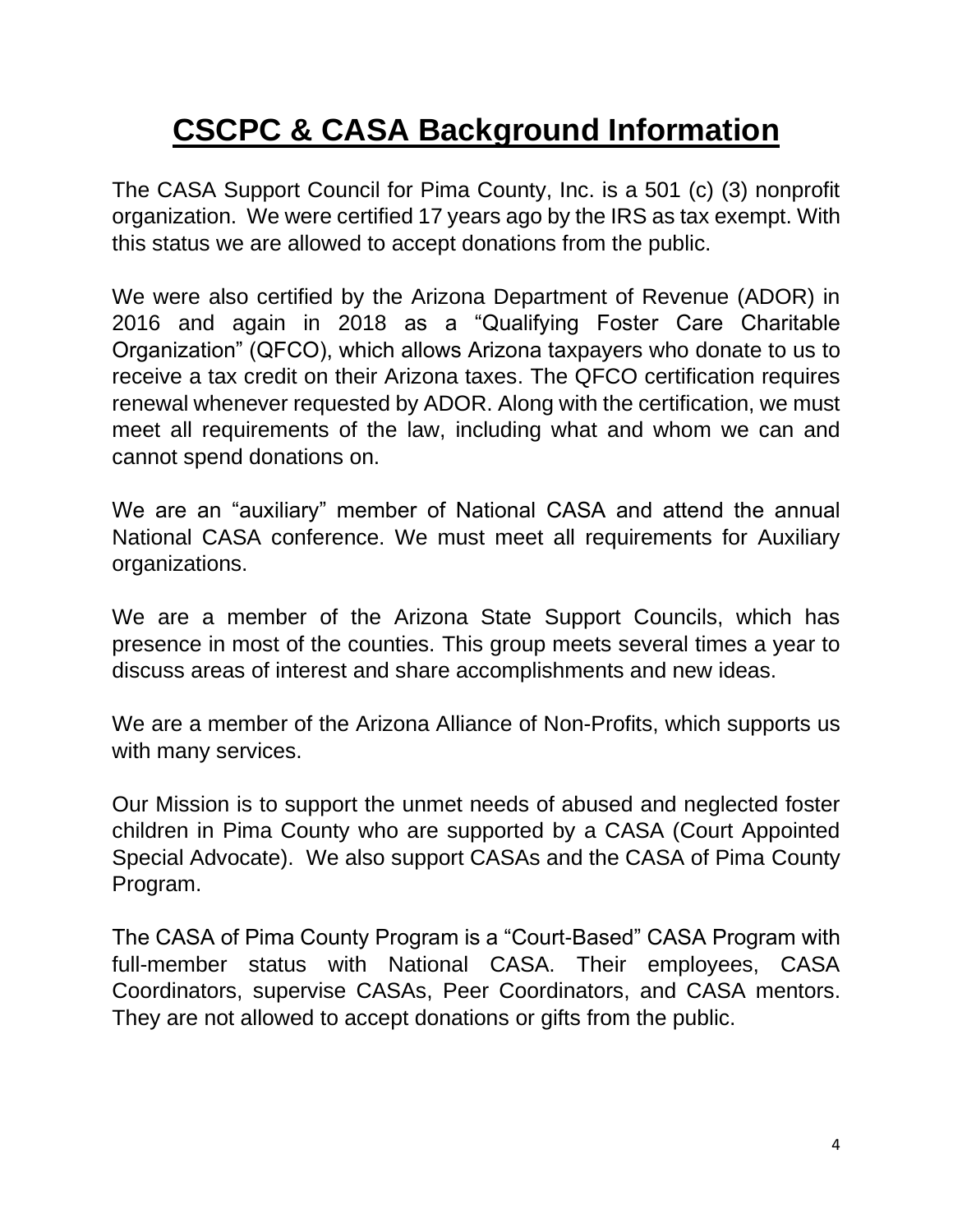# **Overview of Services Available to CASAs**

*All reimbursements are paid via direct deposit. The Support Council will contact you following your first request to get your banking information. Reimbursements are paid on the 10th and the 25th .*

| <b>Service</b>                                                                   | <b>Description</b>                                                                                                                                                                                                                                                                                                                                                                                                                                                       |  |  |
|----------------------------------------------------------------------------------|--------------------------------------------------------------------------------------------------------------------------------------------------------------------------------------------------------------------------------------------------------------------------------------------------------------------------------------------------------------------------------------------------------------------------------------------------------------------------|--|--|
| <b>Optional Services that Require a Form</b>                                     |                                                                                                                                                                                                                                                                                                                                                                                                                                                                          |  |  |
| Mileage reimbursement                                                            | Paid at \$.30 per mile for driving directly related to the<br>completion of duties performed as a CASA, or to benefit the<br>CASA program.                                                                                                                                                                                                                                                                                                                               |  |  |
| <b>Monthly Outings -</b><br>receipts required                                    | Reimbursed at a maximum of \$50 per month for the CASA<br>and \$50 per CASA child. If the CASA cannot make in-<br>person visits, we will approve on-line purchases, e.g.,<br>activities, books, games, and arts and crafts.                                                                                                                                                                                                                                              |  |  |
| <b>Special Requests under</b><br>over \$200                                      | When a CASA child has an unmet need or would benefit<br>\$200 or Special Requests from an enrichment activity outside of CASA outings, a<br>CASA can complete a Special Request on behalf of their<br>child. Purchases over \$100 need to be approved prior to<br>spending.                                                                                                                                                                                              |  |  |
| 1 on 1 Tutoring                                                                  | For all subjects K-12; also for GED, SAT, ACT. We have a<br>contract with a nationwide tutoring company. The tutors<br>work on foundational skills and will meet the child at their<br>current educational level. We recommend that CASAs with<br>educational concerns attend the monthly "Education Case<br>Support.                                                                                                                                                    |  |  |
| <b>Refurbished Laptops for</b><br><b>CASA Children</b><br>(Special Request Form) | We have a contract with a "Certified Microsoft Refurbisher".<br>All computers come with Microsoft Windows 10 and<br>Microsoft Office Home and a 1 year service<br>warranty. Mouse and Mousepads are also available. NOTE:<br>All computers come with a camera/<br>Zoom capability.                                                                                                                                                                                       |  |  |
| <b>Higher Education</b><br><b>Scholarships</b>                                   | Scholarships are available to current or former CASA<br>children whose cases were adjudicated in Pima County<br>Juvenile Court. Scholarship funds may be used to attend<br>any accredited vocational, trade, or technical school; junior<br>or community college; or four-year college or university in<br>Arizona. All funding requires submission for and receipt of a<br>Pell Grant prior to obtaining funding from us.<br>Applications are available on our website. |  |  |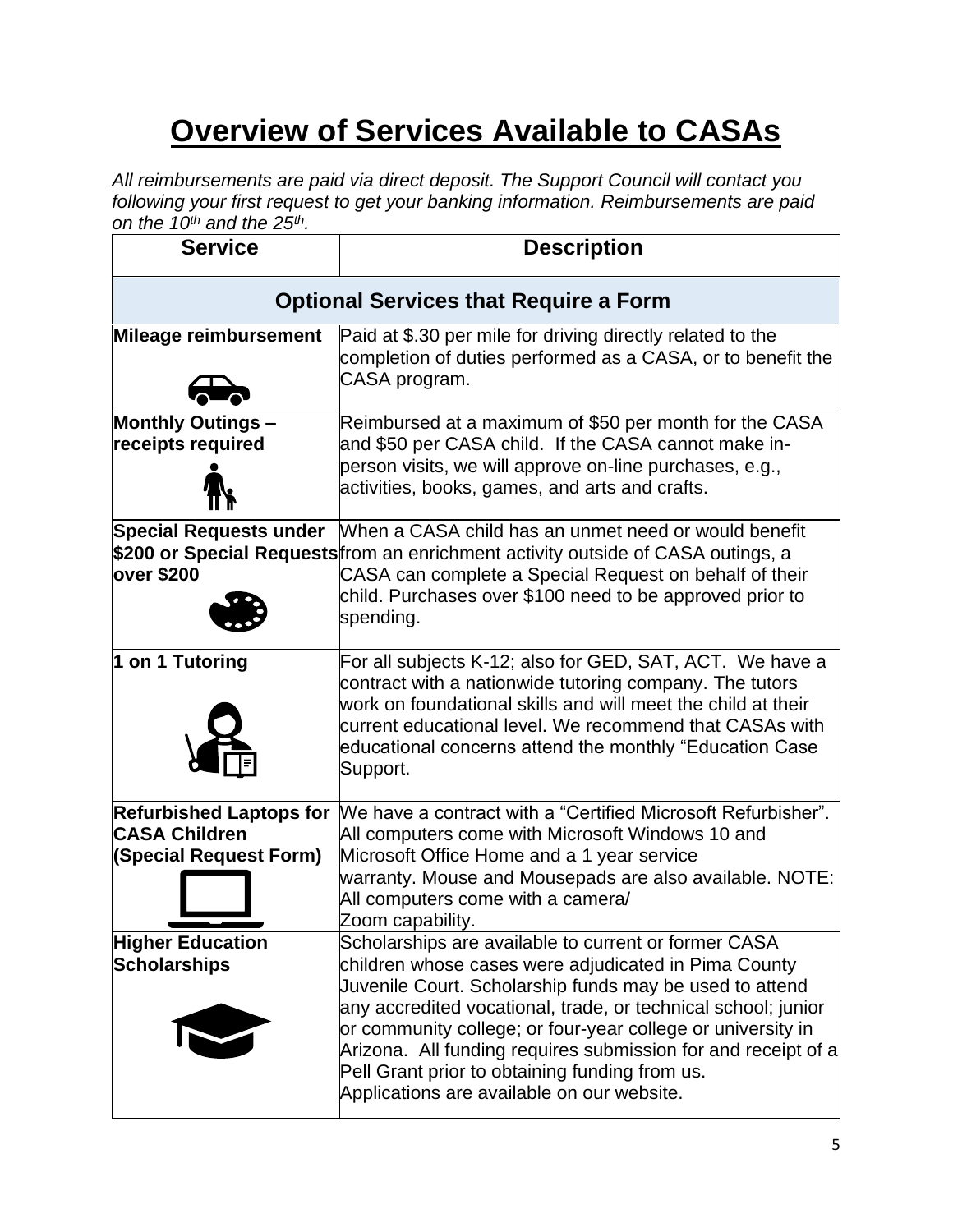|                                                             | <b>Reimbursement Receipts Form</b>                                                                                                                                                                                                                                                                                                                                                                                                                                               |  |  |  |
|-------------------------------------------------------------|----------------------------------------------------------------------------------------------------------------------------------------------------------------------------------------------------------------------------------------------------------------------------------------------------------------------------------------------------------------------------------------------------------------------------------------------------------------------------------|--|--|--|
| <b>Clothing Allowance</b>                                   | The Support Council will pay a maximum of \$250 annually<br>(January 1 <sup>st</sup> thru December 31 <sup>st</sup> ) for each school aged CASA<br>child for school clothing, e.g. pants, shirts, shoes, socks,<br>underwear, jackets and coats. No additional forms are<br>required. CASAs must write their name and the child's<br>name on each receipt. Infant and toddler clothing are not<br>subject to the \$250 limit but must be approved before<br>exceeding the \$250. |  |  |  |
| <b>Personal Hygiene</b><br><b>Allowance</b>                 | From January 1, 2022, thru December 31, 2022, the<br>allowable annual amount will be \$200. Hygiene products<br>includes Hypoallergenic products, Haircuts, Sunscreen,<br>Deodorant, Manicure and/or Pedicure, Feminine hygiene<br>products, Make-up for skin care, Hair Care products, Oral<br>Hygiene. CASAs must write their name and the child's<br>name on each receipt.                                                                                                    |  |  |  |
|                                                             | <b>Services Automatically Provided (No forms required)</b>                                                                                                                                                                                                                                                                                                                                                                                                                       |  |  |  |
| <b>Gift cards</b>                                           | Holiday and Birthday - \$25 for each CASA child 11 and<br>under; \$50 for each child 12 and older. Gift cards are also<br>available for graduation, adoption, etc. These are available<br>from your CASA Program Coordinator.                                                                                                                                                                                                                                                    |  |  |  |
| <b>Kinship Grocery Cards</b><br>lvź                         | For CASA children in a kinship placement we provide<br>monthly grocery gift cards. The gift cards are sent to the<br>CASA and the CASA is responsible for getting the cards<br>to the placement.                                                                                                                                                                                                                                                                                 |  |  |  |
| <b>Discount or free</b><br>admission tickets                | Reid Park Zoo, Golf 'n Stuff, Funtasticks, Children's<br>Museum, etc. See the "Things to Do" list under "Activities"<br>on the website for a list of other low-cost kid<br>friendly activities.                                                                                                                                                                                                                                                                                  |  |  |  |
| <b>Events and CASA Activities</b><br>(Online Registrations) |                                                                                                                                                                                                                                                                                                                                                                                                                                                                                  |  |  |  |
| <b>CASA Recognition</b><br>Luncheon                         | The luncheon is held in April, Child Abuse Prevention<br>month. It is a time to recognize the accomplishments of<br>CASAs and community partners. Juvenile Court Judges are<br>invited. Awards are given out to CASA of the Year, DCS<br>case manager of the Year, Attorney's choice, Judges'<br>choice, CASA Rookie of the Year, etc.                                                                                                                                           |  |  |  |
| <b>Holiday Party for CASA</b><br>children<br>W              | Held on the 1st Sunday in December at Golf 'N Stuff and<br>includes park activities, lunch, teddy bears, and a visit with<br>Santa and his Elf. Free for CASAs and their children.                                                                                                                                                                                                                                                                                               |  |  |  |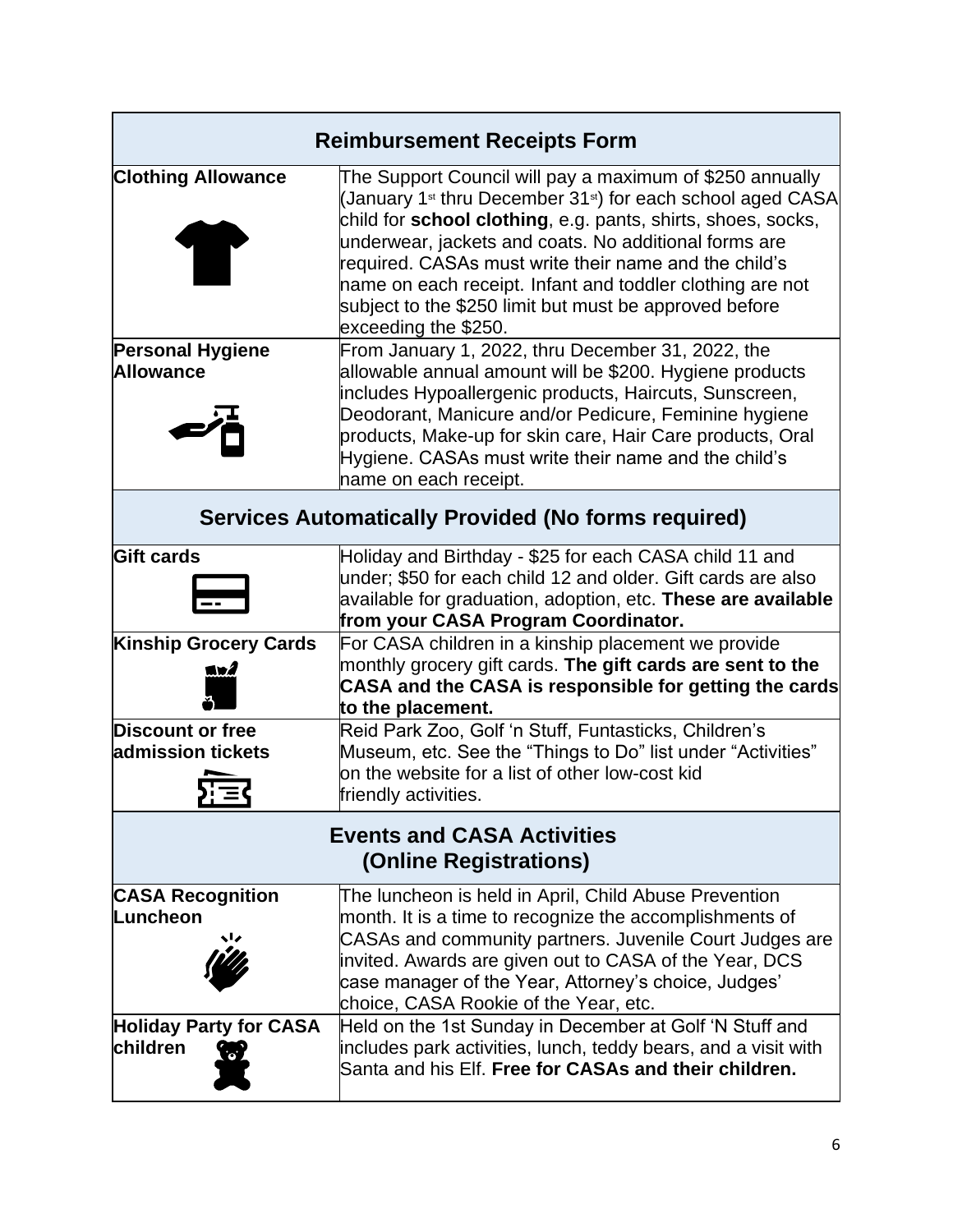# **How to Fill Out Forms:**

#### **\*\*\*Note: All forms below can be found on the Support Council Website**



- **Mileage Reimbursement Form**
- **Outing Reimbursement Form**
- **Special Requests Forms**
- **Request for a Tutor Form**
- **CSCPC Application for Higher Education Form**
- **Reimbursements Form**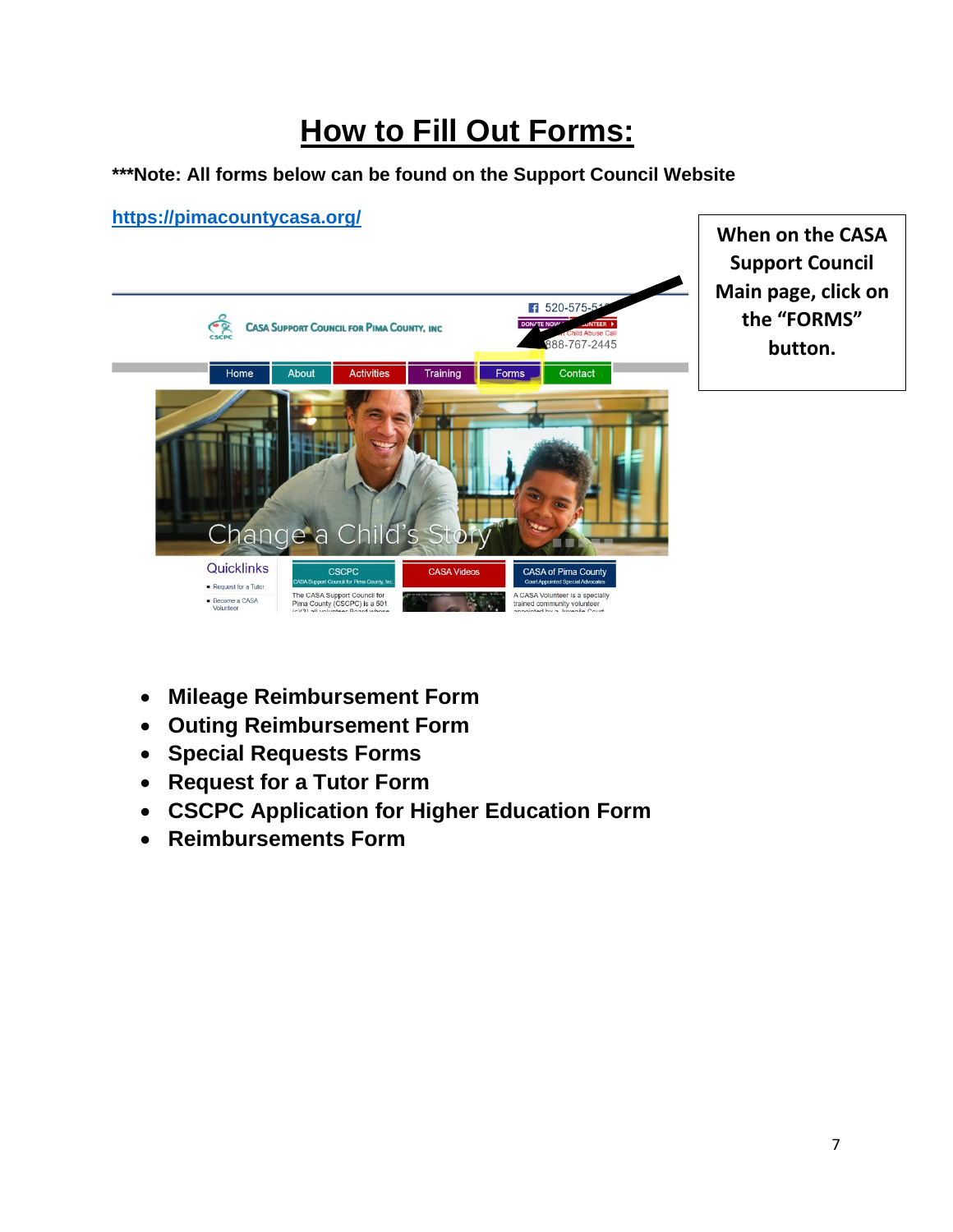#### <span id="page-7-0"></span>**Mileage reimbursement**:

<https://pimacountycasa.org/forms/mileage-reimbursement-request/>

|                                     | a Child's Story"                                                                                            |                    |                                        |                    |                          |
|-------------------------------------|-------------------------------------------------------------------------------------------------------------|--------------------|----------------------------------------|--------------------|--------------------------|
|                                     | Mileage Reimbursement Request<br>Please submit all expenses you may have for the month when filling out the |                    |                                        |                    |                          |
|                                     | request for reimbursement.                                                                                  |                    |                                        |                    |                          |
|                                     | CASA SUPPORT COUNCIL FOR PIMA COUNTY, INC.                                                                  |                    |                                        |                    |                          |
|                                     | * Click Submit below when finished with the form                                                            |                    |                                        |                    |                          |
| DATE *                              |                                                                                                             | YOUR NAME *        |                                        |                    |                          |
| 04/27/2022                          | ▭                                                                                                           | Katie Hamlin       |                                        |                    |                          |
| YOUR EMAIL *                        |                                                                                                             | YOUR PHONE *       |                                        |                    | To add dates use the $+$ |
| khamlin@casaaz.gov                  |                                                                                                             | 529-808-1450       |                                        | This automatically |                          |
| MONTH COVERED *                     |                                                                                                             |                    |                                        |                    | totals your miles        |
| JAN, FEB, MARCH                     |                                                                                                             |                    |                                        |                    |                          |
| Dec. Jank                           | (No more than 3 months from date of expenditure ie. Nov.                                                    |                    |                                        |                    |                          |
| DATE                                | <b>STARTED FROM</b>                                                                                         | <b>DESTINATION</b> | <b>TOTAL MILES</b>                     |                    |                          |
| 1/15/22                             | Placement                                                                                                   | Zoo                | 15                                     | $\oplus$           |                          |
| 2/10/22                             | Placement                                                                                                   | Golf N Stuff       | 20                                     | $\circledcirc$     |                          |
| 3/20/22                             | Placement                                                                                                   | Village Farms      | 17                                     | $\oplus$           |                          |
| Click on the "+" to add more lines. |                                                                                                             |                    |                                        |                    |                          |
| # of miles                          |                                                                                                             |                    | (\$0.30 x # of miles Effective 1.1.22) |                    |                          |
| 52                                  |                                                                                                             | \$15.60            |                                        |                    |                          |
|                                     |                                                                                                             |                    |                                        |                    |                          |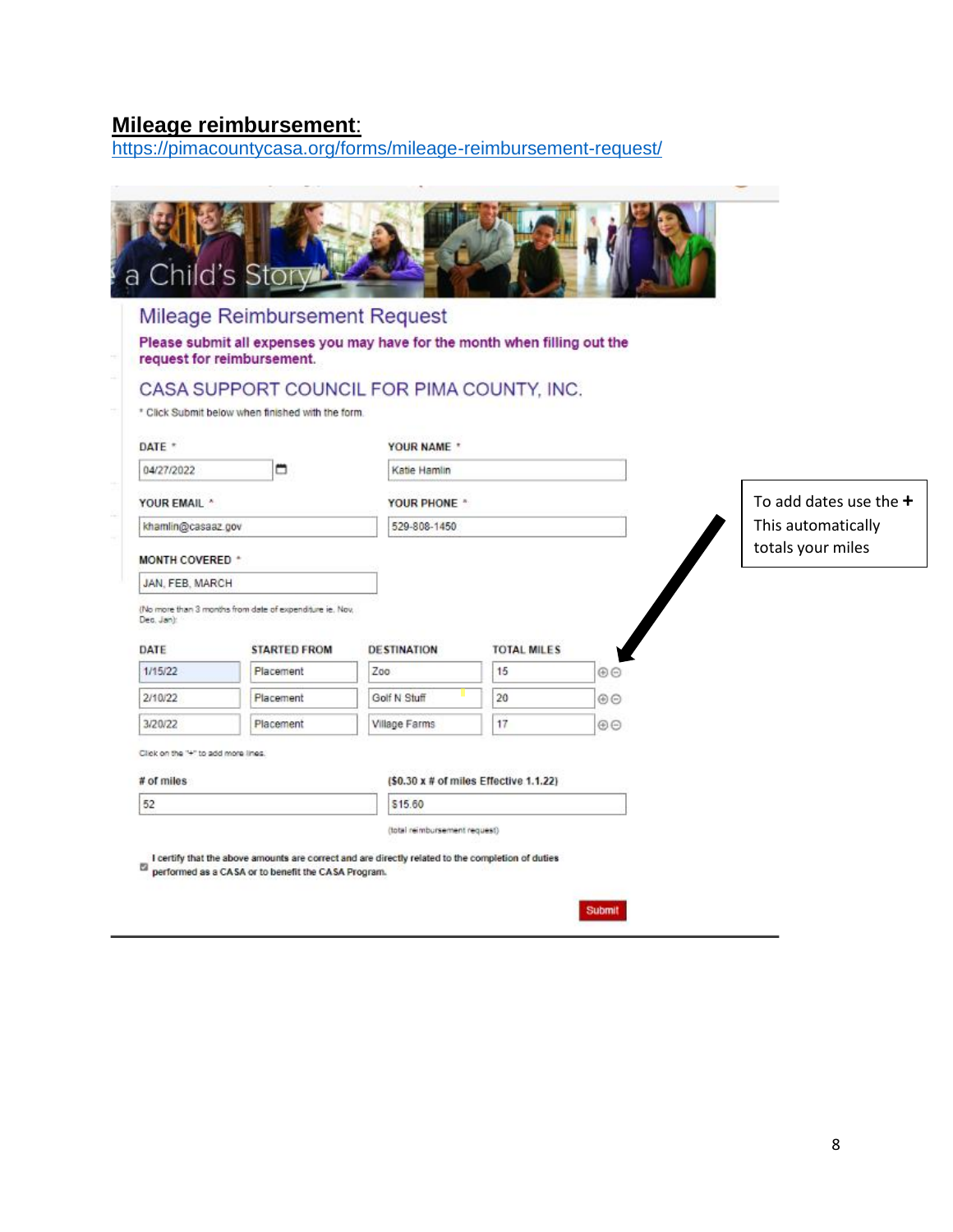

*Information Needed to complete Mileage Reimbursement form:*

- Dates of travel
- Starting location and destination (*Exact address not required. General locations such as "Placement, Funtasticks, Juvenile Court, etc. preferred*)
- Miles driven per outing/activity
- Month(s) miles were driven during activities



- Forms must be submitted no more than 3 months from the date of expenditure. **If you are submitting for multiple months, please put them on the same form.**
	- $\circ$  To add multiple trips in a month make sure to use the plus  $(+)$ sign on the right of the "Total Miles" box.
- You will receive 2 acknowledgements: 1)- an immediate response that your submission was successful and 2)- an email with the info you submitted. If you do not receive these, your submission was not successful
- Please keep track of your own miles and the month(s) you have submitted mileage.
- **The Support Council will contact you following your first request to get your banking information.**
- Extembur sements are paid monthly electronically on the 10<sup>th</sup> and 25<sup>th</sup>. Forms must be submitted by the 9th or 24th to be processed on the 10th or 25th.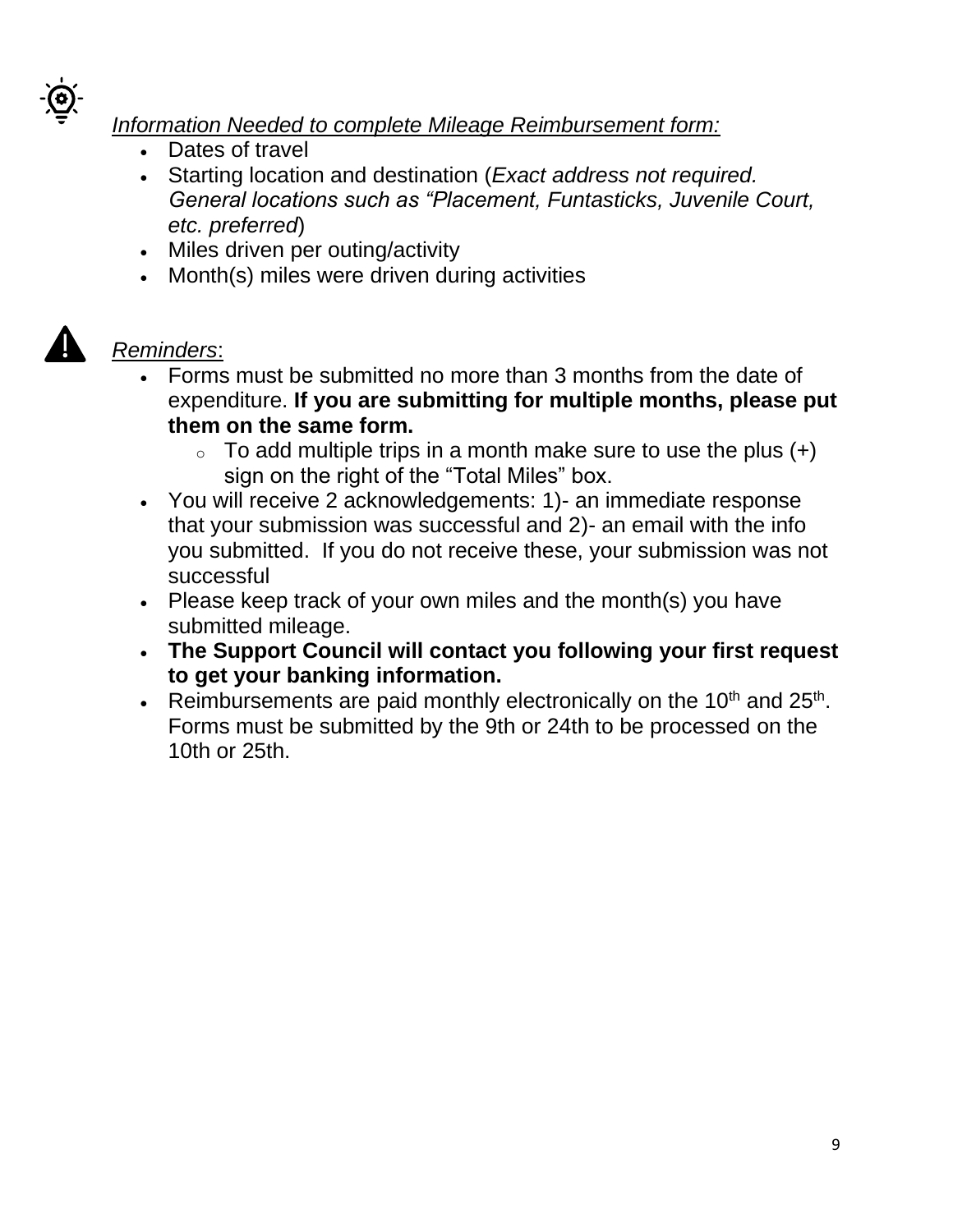#### <span id="page-9-0"></span>**Outings Reimbursements:**

<https://pimacountycasa.org/forms/outing-reimbursement-request/>

#### **Outing Reimbursement Request**

Please submit all expenses you may have for the month when filling out the request for reimbursement.

# CASA SUPPORT COUNCIL FOR PIMA COUNTY, INC.

\* Click Submit below when finished with the form.

| DATE *                                                                                                            | YOUR NAME *                                                            |          |                                                                          |
|-------------------------------------------------------------------------------------------------------------------|------------------------------------------------------------------------|----------|--------------------------------------------------------------------------|
| ₩<br>01/19/2022                                                                                                   | Katie Hamlin                                                           |          |                                                                          |
| <b>YOUR EMAIL *</b>                                                                                               | <b>YOUR PHONE *</b>                                                    |          |                                                                          |
| khamlin@casaaz.gov                                                                                                | ###-###-####                                                           |          |                                                                          |
| <b>NUMBER OF OUTINGS *</b>                                                                                        | <b>MONTH COVERED *</b>                                                 |          | To add outings use the $+$                                               |
| 3                                                                                                                 | OCT, NOV, DEC                                                          |          | This automatically totals                                                |
|                                                                                                                   | (No more than 3 months from date of expenditure ie. Nov.<br>Dec, Jan): |          | your amounts                                                             |
| <b>NUMBER OF CHILDREN: *</b>                                                                                      |                                                                        |          |                                                                          |
| 2                                                                                                                 |                                                                        |          |                                                                          |
| \$50.00 for each CASA child and \$50 for CASA allowed<br>monthly-example - 2 children and 1 CASA = \$150 allowed. |                                                                        |          |                                                                          |
| <b>DATE</b>                                                                                                       | <b>AMOUNT</b>                                                          |          | In this case, the CASA                                                   |
| 10/13/21                                                                                                          | 135.50                                                                 | $\oplus$ | knows they went over<br>their \$50/person                                |
| 11/06/21                                                                                                          | 150 (receipt was 174.90)                                               | $\oplus$ | allowance in Nov. so they                                                |
| 12/18/21                                                                                                          | 89.70<br>$\oplus$                                                      |          | only put \$150 in the                                                    |
| Click on the "+" to add more lines.                                                                               |                                                                        |          | amount since that's all<br>they'll be reimbursed.                        |
| Total reimbursements requested by CASA: \$ *                                                                      |                                                                        |          |                                                                          |
| \$375.20                                                                                                          |                                                                        |          |                                                                          |
| *For clothing or other non-outing reimbursements please submit a separate reimbursement receipts form.            |                                                                        |          |                                                                          |
| <b>Upload receipts</b>                                                                                            |                                                                        |          |                                                                          |
|                                                                                                                   | Drop files here or                                                     |          |                                                                          |
|                                                                                                                   | Select files                                                           | receipts | Don't forget to you write your name<br>and your CASA child's name on the |

Max. file size: 16 MB.

I certify that the above amounts are correct and are directly related to the completion of duties performed as a CASA or to benefit the CASA Program.

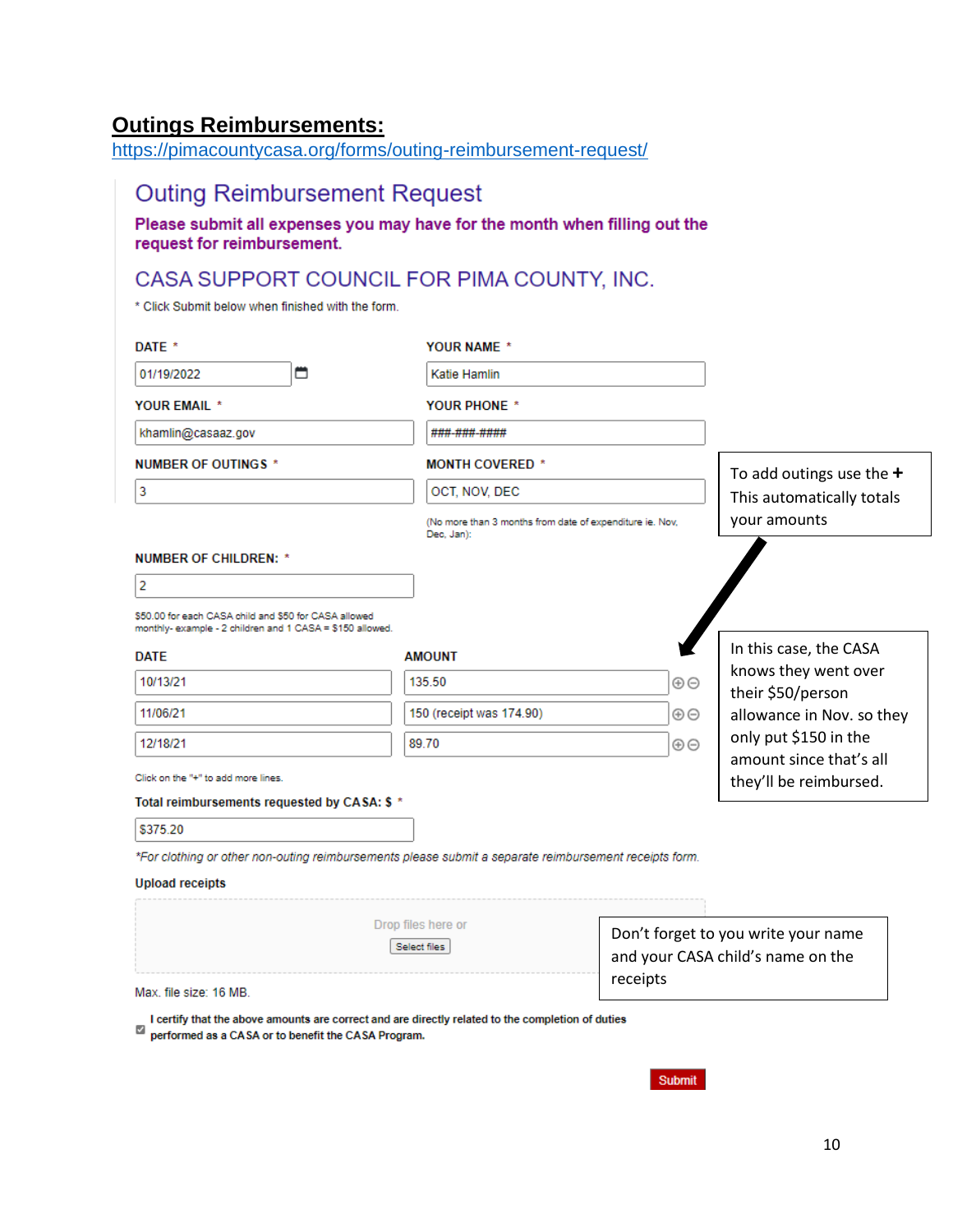

# *Information Needed to Complete Outings Reimbursement Form:*

- The number of outings (per month or per quarter)
- The month(s) outings occurred
- The number of children
- The date(s) outing occurred (to add multiple outings use the  $+$  sign next to the amount box)
	- o *Note: Multiple outings per month need to be on one form.*
- The amount spent on each outing (make sure the receipts match the amount)
- Copy of the receipt (Write your name on the receipt)
	- o *To upload the receipt:*
	- $\circ$  If you have a physical copy of the receipt, take a picture of the receipt.
	- $\circ$  (If completing the form on a computer, send the picture to yourself in an email and download the picture onto your computer)
	- o Click the box that says, "Select files" and find the picture of the receipt in your phone or computer
- Review the form and make sure to click the box that says: "I certify that the above amounts are correct and are directly related to the completion of duties performed as a CASA or to benefit the CASA Program"



- All receipts from outings must be submitted on the "Outing Request" Form on our website.
- Forms and receipts must be submitted no more than 3 months from the date of the expenditure.
- All outings per month need to be on the same form
- Remember to keep receipts from all outings.
- CASAs and each child per case are allotted \$50 each per month (1  $CASA + 1$  child= \$100).
- If an outing exceeds the \$50 limit, you can still submit the request and the Support Council will reimburse only for \$50 per person.
- **The Support Council will contact you following your first request to get your banking information.**
- Please use your CASAaz.gov email not your personal email.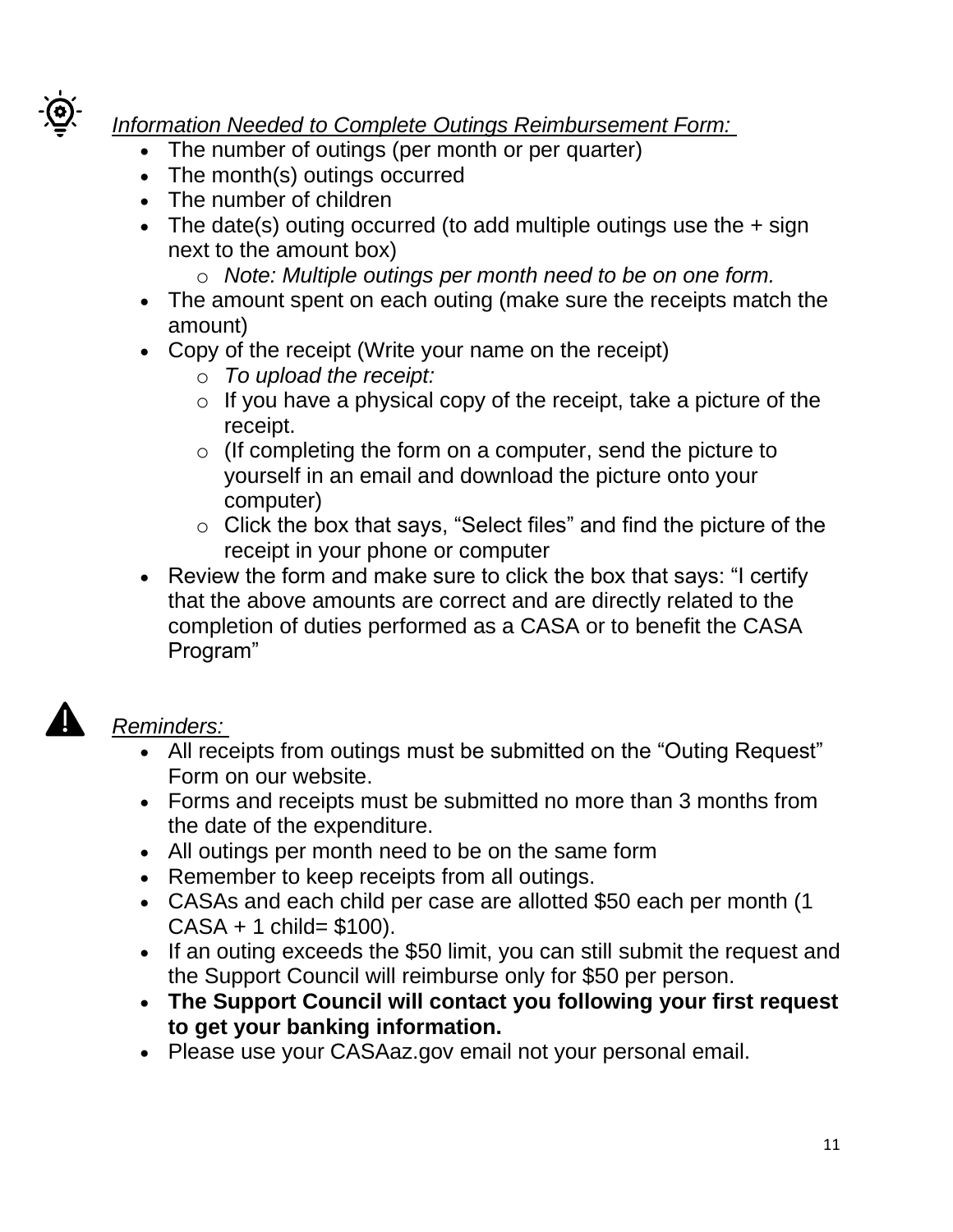#### <span id="page-11-0"></span>**Special Requests under \$200 or Special Requests over \$200:**

<https://pimacountycasa.org/forms/special-request-under-200/> <https://pimacountycasa.org/forms/special-request-over-200/>

# **Special Request Under \$200**

# CASA SUPPORT COUNCIL FOR PIMA COUNTY, INC.

\* Click Submit below when finished with the form.

| DATE *                            | <b>YOUR NAME *</b>                                                                                                                                                  |
|-----------------------------------|---------------------------------------------------------------------------------------------------------------------------------------------------------------------|
| ⇔<br>01/19/2022                   | Katie Hamlin                                                                                                                                                        |
| <b>YOUR EMAIL *</b>               | <b>YOUR PHONE *</b>                                                                                                                                                 |
| khamlin@casaaz.gov                | <b>###_###_####</b>                                                                                                                                                 |
| <b>Case Information</b>           |                                                                                                                                                                     |
| <b>NUMBER OF CHILDREN *</b>       | AGE(S) OF CHILD(REN): *                                                                                                                                             |
| 1                                 | 10                                                                                                                                                                  |
| DETAILS OF REQUEST *              | <b>DESCRIBE THE NEED *</b>                                                                                                                                          |
| Beginner Art Classes- 10 sessions | The child has expressed interest in art<br>classes for a while now. The CFT team<br>along with her therapist have agreed the<br>closses would be beneficial for her |
| (IE SERVICE & COST)               | (IE HOW WILL THIS REQUEST MAKE A DIFFERENCE IN<br>YOUR CASA'S CHILD LIFE?)                                                                                          |
| <b>TOTAL AMOUNT REQUESTED *</b>   |                                                                                                                                                                     |
| \$150                             |                                                                                                                                                                     |
|                                   |                                                                                                                                                                     |



\*\***Before** making a purchase for the CASA child, please submit a Special Request and receive approval (excludes clothing, hygiene, and monthly outings).

**After receiving approval**, keep the receipt and submit it for reimbursement: <https://pimacountycasa.org/reimbursement-receipts/>

Submit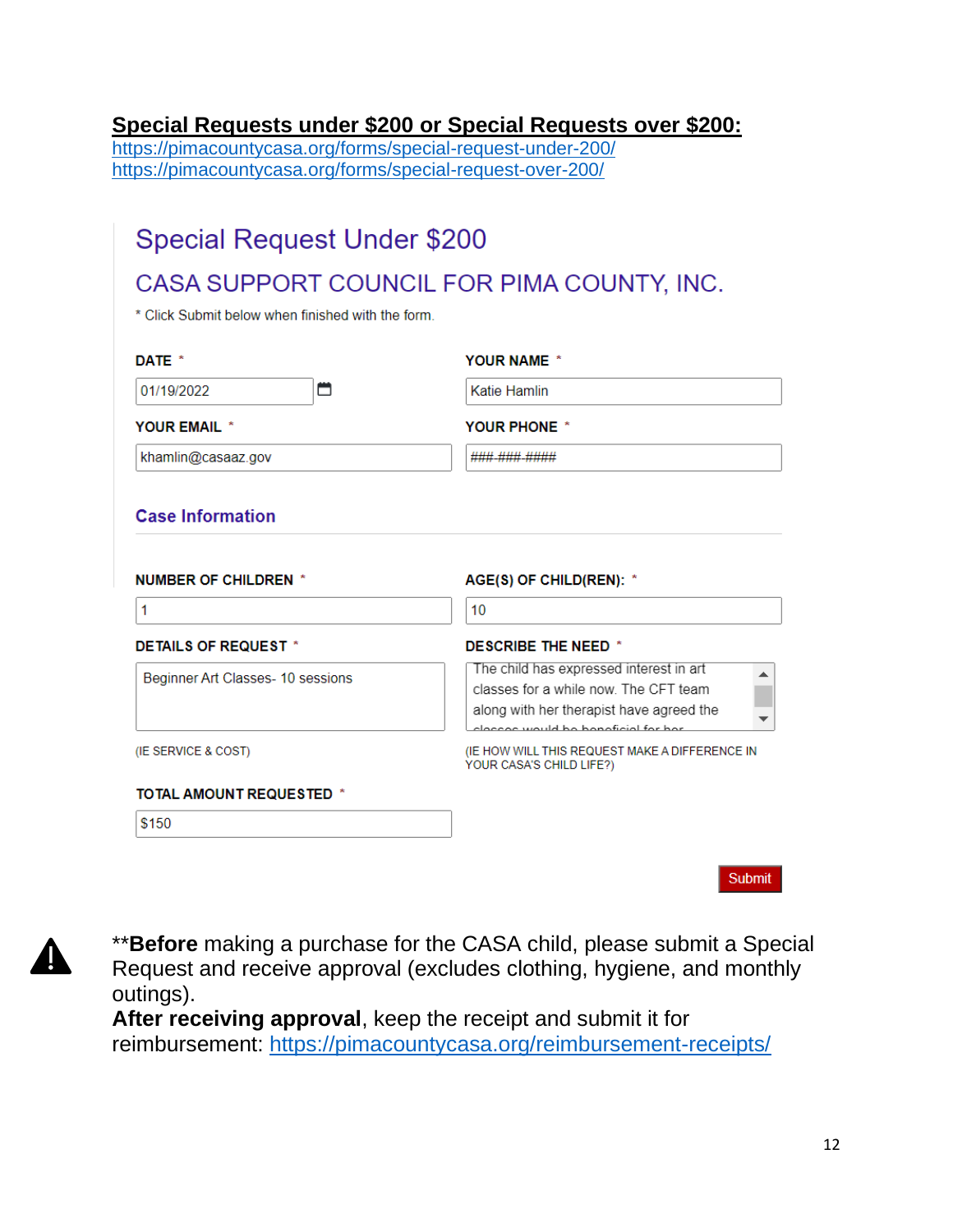

# *Information Needed to Complete Special Request Form:*

- Details of the request- describe the item or service
- Why is this being requested- how will this help your CASA child
- Total amount being requested
	- o Please do research before making request to find good quality, cost effective items. The Support Council can help in your purchase.
	- o Typical requests include car seats, sports lessons, baby equipment, etc. (Note: before purchasing, make sure items e.g., cribs, car seats, etc. have not been recalled)

# *Information Needed to Complete Reimbursements Receipts Form:*

- The item purchased
- The amount spent for the item (to add multiple purchases use the + sign next to "Amount" box)
- The form will calculate the "Total reimbursements requested by CASA", you do not need to input anything in this box
- Copy of the receipt (Write your name somewhere on the receipt):
	- o *To upload the receipt:*
	- $\circ$  If you have a physical copy of the receipt, take a picture of the receipt.
	- $\circ$  (If completing the form on a computer, send the picture to yourself in an email and download the picture onto your computer)
	- $\circ$  Click the box that says, "Select files" and find the picture of the receipt in your phone or computer
- Review the form and make sure to click the box that says: "I certify that the above amounts are correct and are directly related to the completion of duties performed as a CASA or to benefit the CASA Program"

- Keep all receipts from purchases and submit receipts for reimbursements
- No expenditures over \$100 should be incurred by the CASA prior to receiving approval from the Support Council
- Reimbursements are paid monthly electronically on the 10<sup>th</sup> and 25<sup>th</sup>. Forms must be submitted by the 9th or 24th to be processed on the 10th or 25th.
- Please use your CASAaz.gov email not your personal email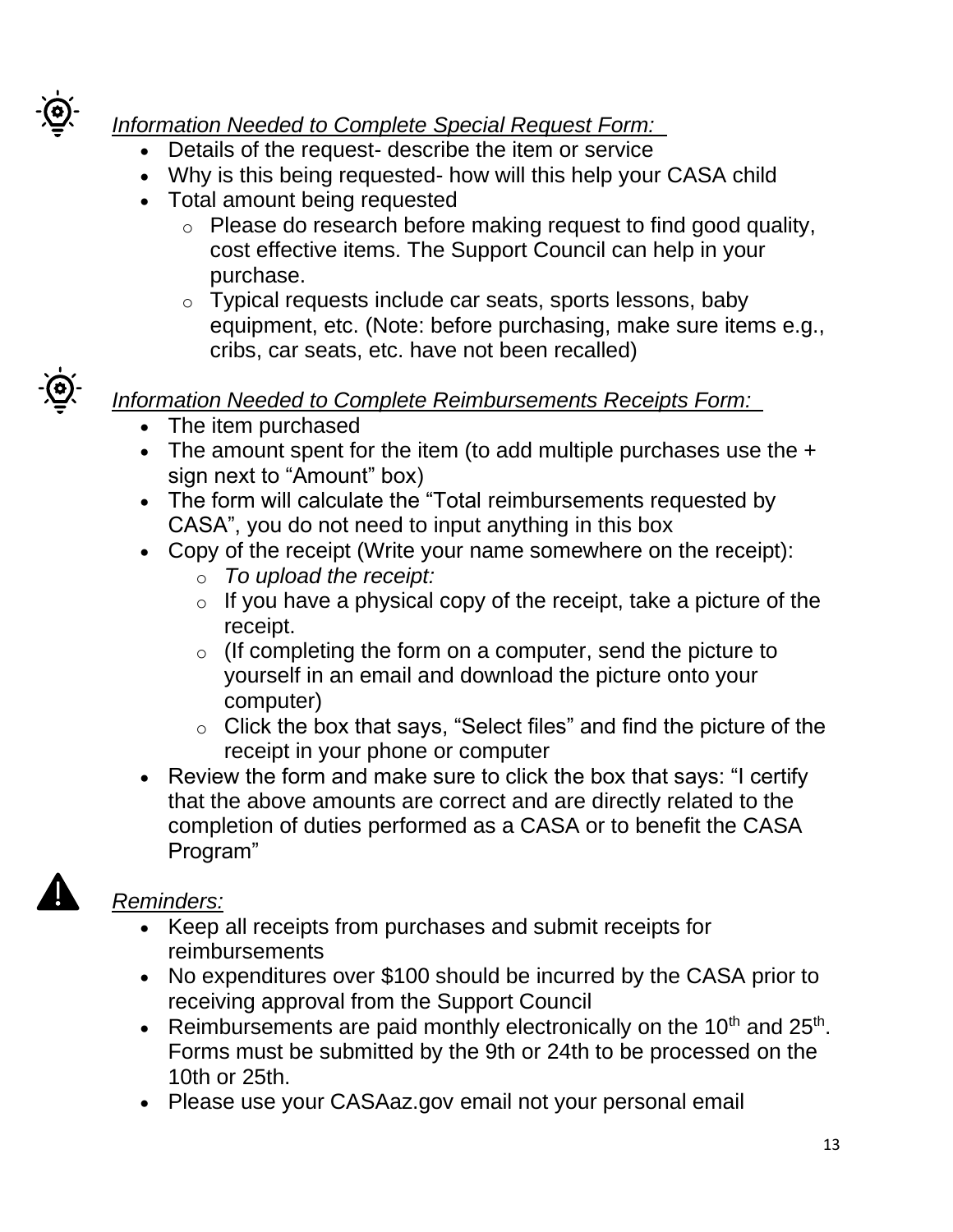#### <span id="page-13-0"></span>**Refurbished Laptops for CASA children**:

<https://pimacountycasa.org/forms/special-request-over-200/>

Submit a Special Request Over \$200 Form and then the Support Council will order the computer. The computer may be shipped to the CASA or to placement. If child changes placement, the CASA needs to ensure the computer goes with the child.



#### *Information Needed to Complete Special Request Form:*

- Details of the request- "Refurbished Laptop for CASA Child"
- Why is this being requested- "School use"
- Total amount being requested: "\$200"



- After the request is made, the Support Council will contact you to verify age, name of CASA child and the specific needs for the computer. NOTE: All computers come equipped with camera/zoom capability.
- **The Support Council purchases the computers after a request is made so no reimbursements will need to be made**
- Please let the Support Council know whether the computer should be sent to the placement or to you.
- A mouse and mouse pad is also available upon request.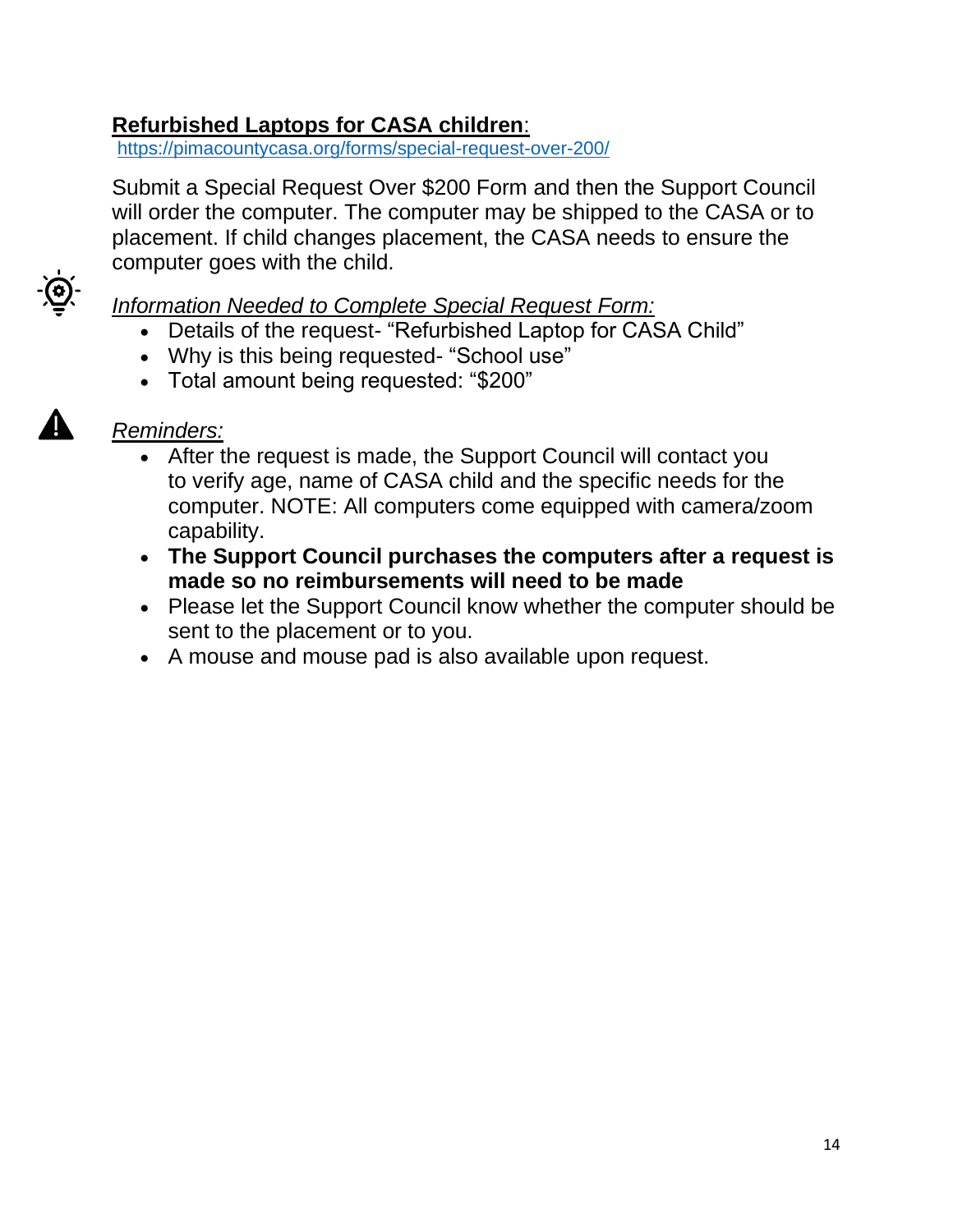## <span id="page-14-0"></span>**1 on 1 Tutoring Request:**

<https://pimacountycasa.org/request-for-tutor/>

Please note that all items marked with an \* must be filled out before you can submit the form. You will receive a confirmation email that your form has been received & we will contact you soon. If you have any questions on filling out the form, please contact Katie Hamlin at katie@pimacountycasa.org.

\* Click Submit below when finished with the form.

| <b>CASA's Name *</b>                       | CASA's Email (do not use a personal email) * |
|--------------------------------------------|----------------------------------------------|
| <b>First Last</b>                          | name@casaaz.gov                              |
| (Last, First, Middle)                      |                                              |
| Date of Request *                          | CASA's Phone # *                             |
| ₩<br>01/19/2022                            | ###-###-####                                 |
| Child's Legal Name *                       | Child's Age & Grade *                        |
| Sally Smith                                | 8 years old, 2nd grade                       |
| Name of School & School District *         | Primary Teacher's Name *                     |
| <b>Tucson Elementary</b>                   | Mrs. Teacher                                 |
| Teacher's email *                          | Tutor Gender Preference? *                   |
| email@tusd.edu                             | No Preference                                |
|                                            | <b>E</b> Female                              |
|                                            | $\cap$ Male                                  |
| Subject(s) to be Tutored *                 | Days of the Week Child is Available *        |
|                                            |                                              |
| Reading, Math                              | Mon, Tues, Thurs, Sat                        |
| What time frames is the child available? * | Does the child have an IEP? *                |
| 4-6pm weekdays, 12-3pm Sat                 | O Yes                                        |
|                                            | ⊚ No                                         |
| Does the child have a 504 plan? *          | Does the child have a language barrier? *    |
| ⊙ Yes                                      | $\cap$ Yes                                   |
| ⊚ No                                       | No<br>⋒                                      |
| Placement's Name *                         | Placement's Email *                          |
| <b>First Last</b>                          | email address                                |
| Placement's Phone# *                       | Placement's Address *                        |
| phone number                               | address                                      |

Sally is very behind academically. She does not recognize words or numbers. She missed a lot of school over the past two years. She is at a first grade reading level. Her teacher suggested she get a tutor. She would like one day for math and another day for reading.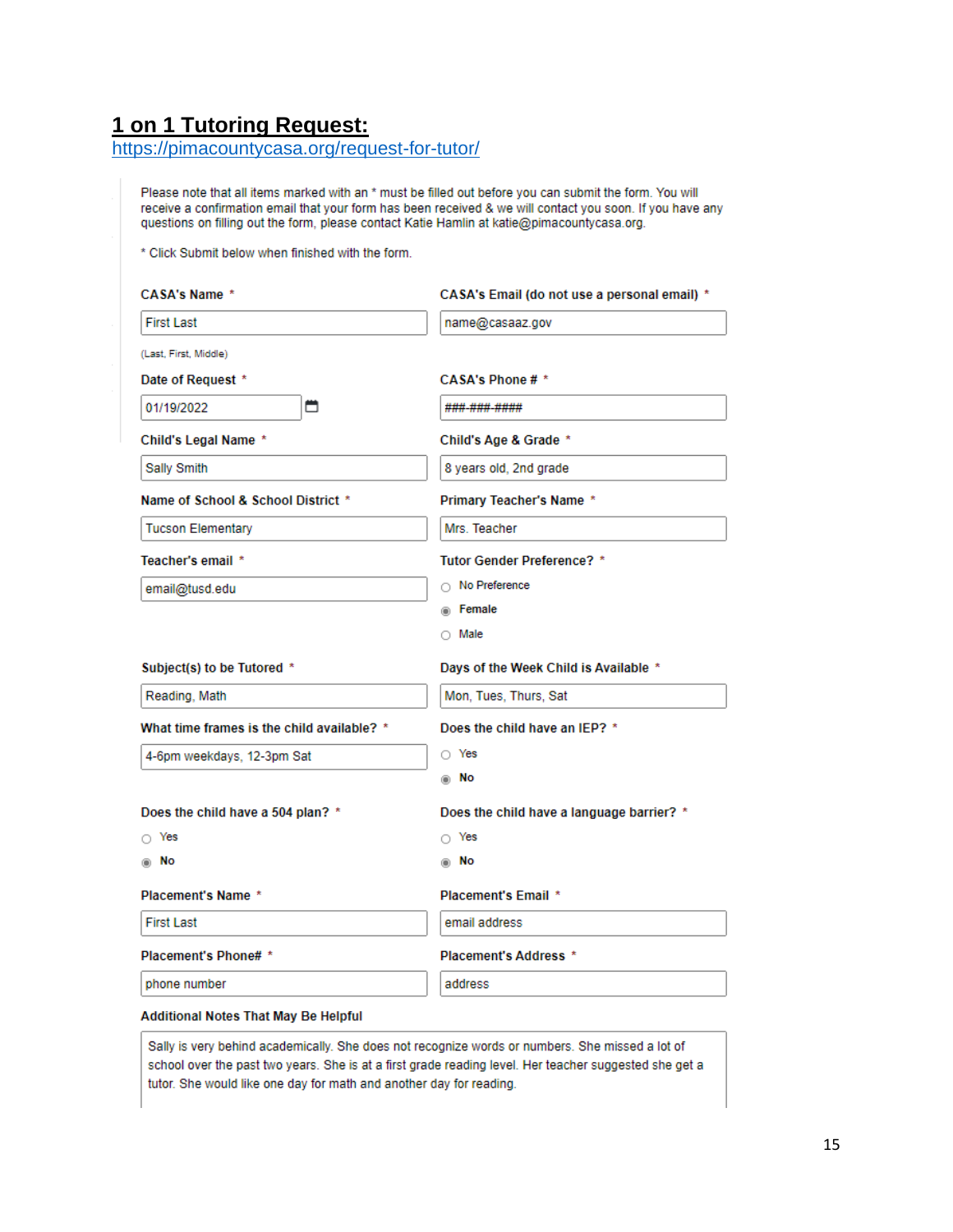

# Checklist of things to do *before* filling out a Tutoring Request Form

- 1. Talk with placement and child about whether the child is ready and willing to work with a tutor
- 2. Make sure the placement is willing to have a tutor come to their house at least once a week and that they can guarantee an adult will be present in a quiet location. The child needs to have a computer.
- 3. Ask placement, child, and teacher(s) about what subject(s) they need tutoring in
	- Note: Tutors work on foundational skills to help student work up to grade level. Tutors do not give homework help.
- 4. Have the placement give times that they are available to have the child do tutoring (the more times they can provide the easier it is to match a tutor)
	- Typically tutors meet for one hour per subject weekly. In the additional notes please indicate whether the student would like to meet more than once a week.
- 5. Ask the child whether they would be most comfortable with a male or female tutor
- 6. Other Information to locate before filling out the request:
	- Placement name, phone number, email address, and physical address
	- Name of School, Teacher's Name and Email
	- Does the child have an IEP or 504 plan (if yes it may be helpful to include the relevant parts of the IEP)
	- Any additional notes that may be helpful for the tutor. e.g., specific areas of subject the student is struggling with, current grade level student is performing at, etc.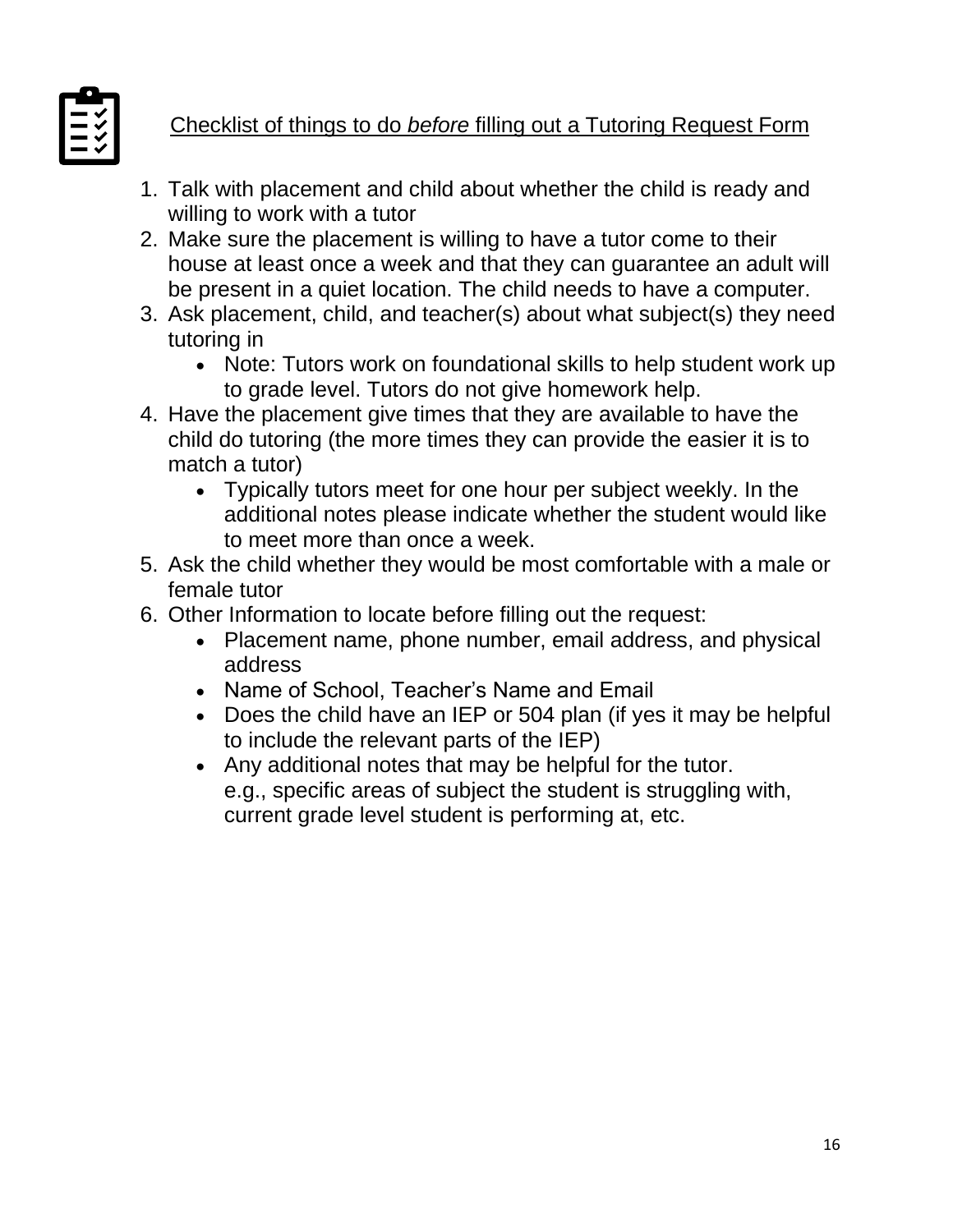After completing this checklist you will be able to fill out the Tutoring Request Form on the Support Council's website.

Once submitted you will receive an automated email confirmation of your request. Within 24-48 hours the Support Council will contact you to go over the form and to inform you the request will be sent to the tutoring company.

At this point, please let placement know they should be expecting a call from the tutoring company within a week to schedule a time for the tutor to meet with the student.

- If the child is unable to attend a session, please make sure the tutor is notified at least 24 hours in advance.
- Check in with the student monthly to make sure tutoring is still benefitting the child.
- Please use your CASAaz.gov email not your personal email
- If you would like additional information or have questions about your child's education, we recommend attending the monthly Education Case Support Meetings, currently on the 2<sup>nd</sup> Tuesday of the month from 12-1pm
- If you have tutoring questions, please email Katie Hamlin at [Katie@pimacountycasa.org](mailto:Katie@pimacountycasa.or)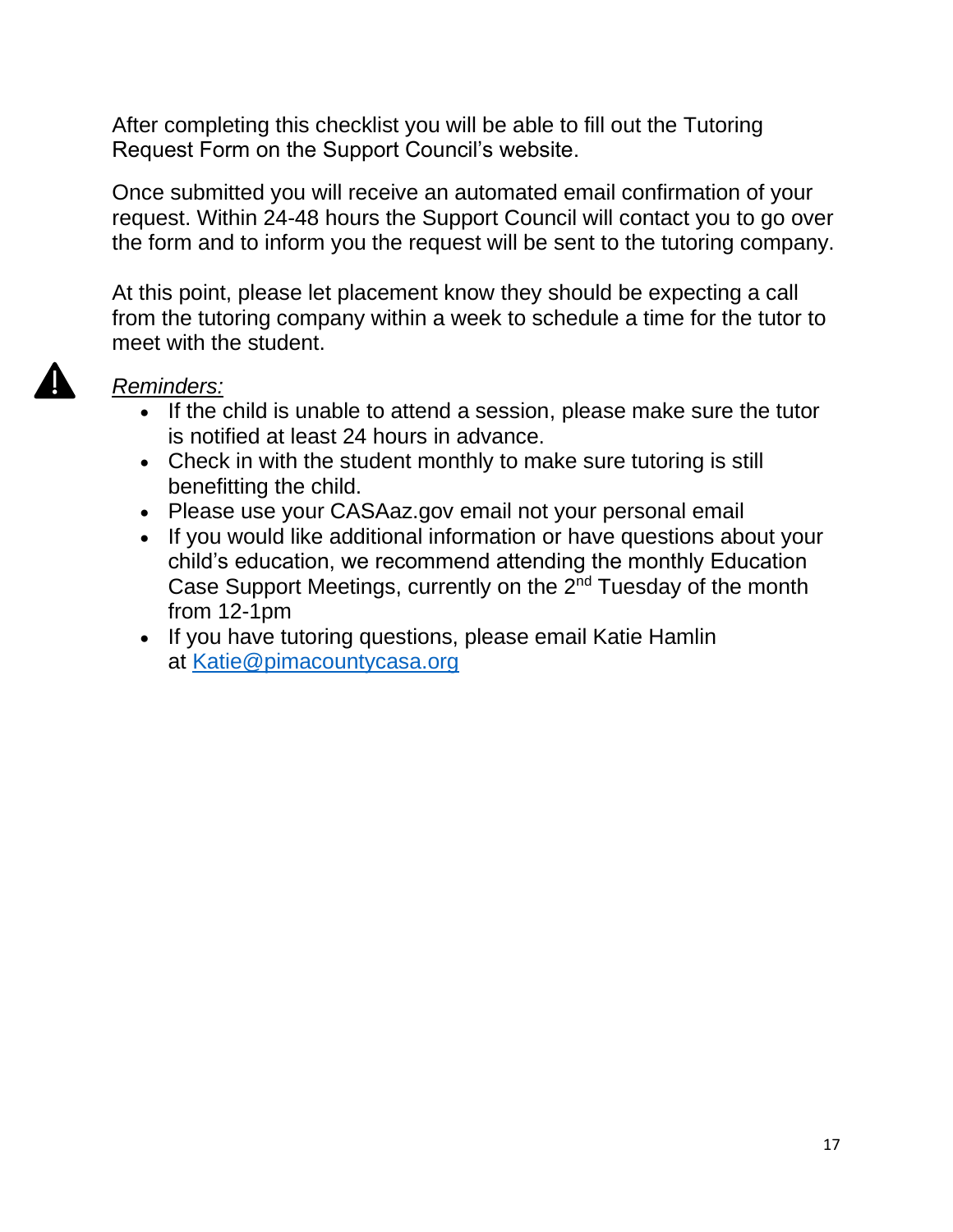#### <span id="page-17-0"></span>**Higher Education Scholarships**:

<https://pimacountycasa.org/forms/cscpc-application-for-higher-education-funds/>

\*\*\*Note: This form is to be filled out by the student. The CASA's role is to inform students about the available scholarship and assist as needed. Shortly after the form is submitted the Support Council will contact the student for an interview.

The Support Council can help the CASA child with additional funding resources for foster children along with the Support Council Higher Education Scholarship.

- Scholarships are available to current or former CASA children whose cases were adjudicated in Pima County Juvenile Court.
- Scholarship funds may be used to attend any accredited vocational, trade, or technical school; junior or community college; or four-year college or university in Arizona.
- All funding requires submission of and receipt of a Pell Grant.
- The funds may be used for tuition, fees, and books. In addition, with prior approval, they may also be used for other needs, such as living expenses.
- Continued funding is dependent on maintaining satisfactory grades and submitting transcripts to CSCPC each semester.
- If you have questions, please contact Katie Hamlin at [Katie@pimacountycasa.org](mailto:Katie@pimacountycasa.org)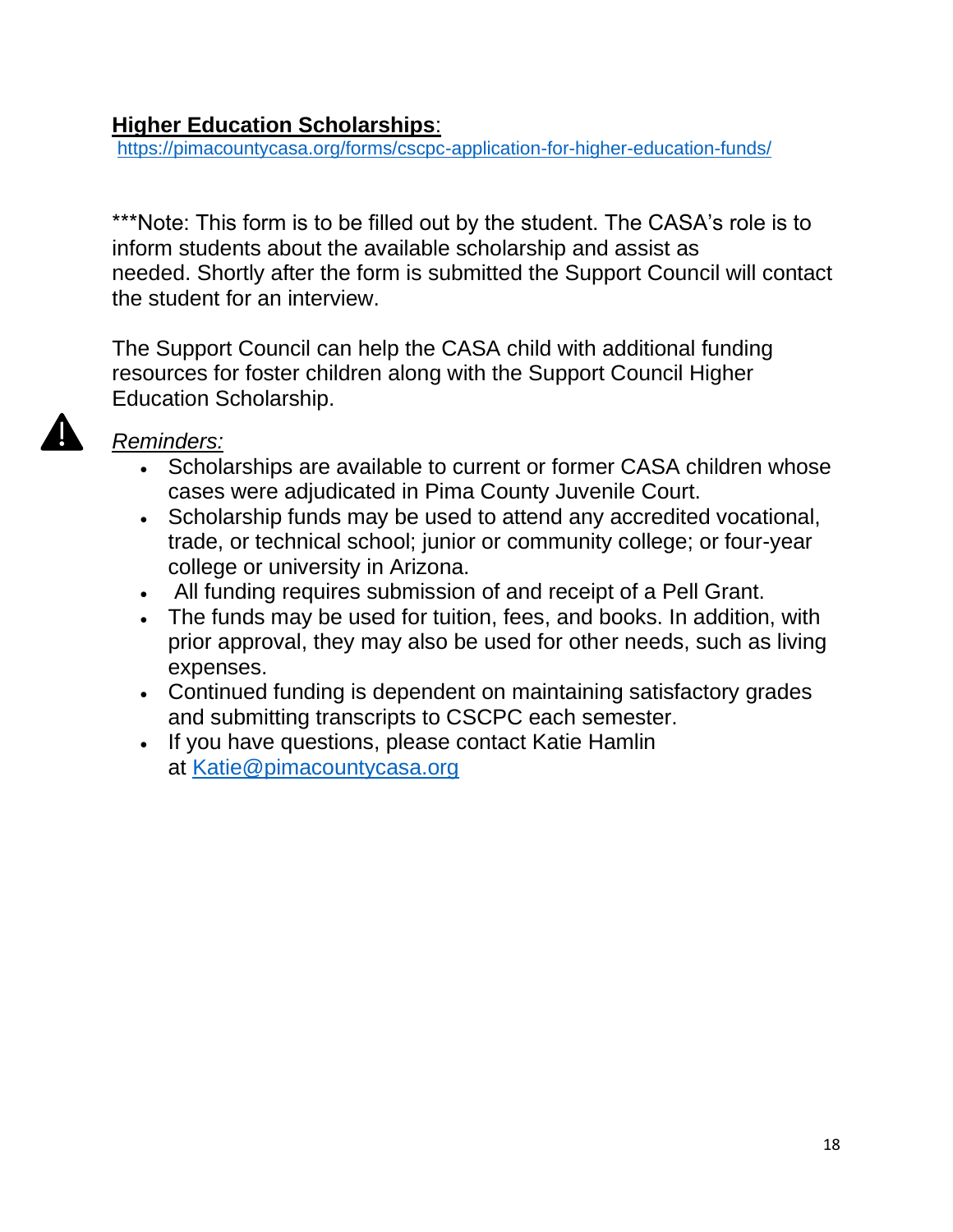# <span id="page-18-0"></span>**Reimbursement Receipts**

<https://pimacountycasa.org/reimbursement-receipts/>

# **Reimbursement Receipts**

| DATE *                           | YOUR NAME *         |          |
|----------------------------------|---------------------|----------|
| ⇔<br>01/19/2022                  | <b>Katie Hamlin</b> |          |
| YOUR EMAIL *                     | YOUR PHONE *        |          |
| khamlin@casaaz.gov               | ###-###-####        |          |
| <b>ITEM PURCHASED</b>            | <b>AMOUNT</b>       |          |
| Hair Cut- Child 1                | 25                  | $\oplus$ |
| Hair Cut- Child 2                | 25                  | $\oplus$ |
| Shampoo and Conditioner- Child 1 | 10                  | $\oplus$ |
| School Clothing- Child 2         | 100                 | $\oplus$ |

Click on the "+" to add more lines.

#### Total reimbursements requested by CASA: \$

| \$160.00               |                    |                                                                                      |  |
|------------------------|--------------------|--------------------------------------------------------------------------------------|--|
| <b>Upload receipts</b> |                    | Don't forget to you write your name<br>and your CASA child's name on the<br>receipts |  |
|                        | Drop files here or |                                                                                      |  |
|                        | Select files       |                                                                                      |  |

Max. file size: 16 MB.

I certify that the above amounts are correct and are directly related to the completion of duties<br>performed as a CASA or to benefit the CASA Program.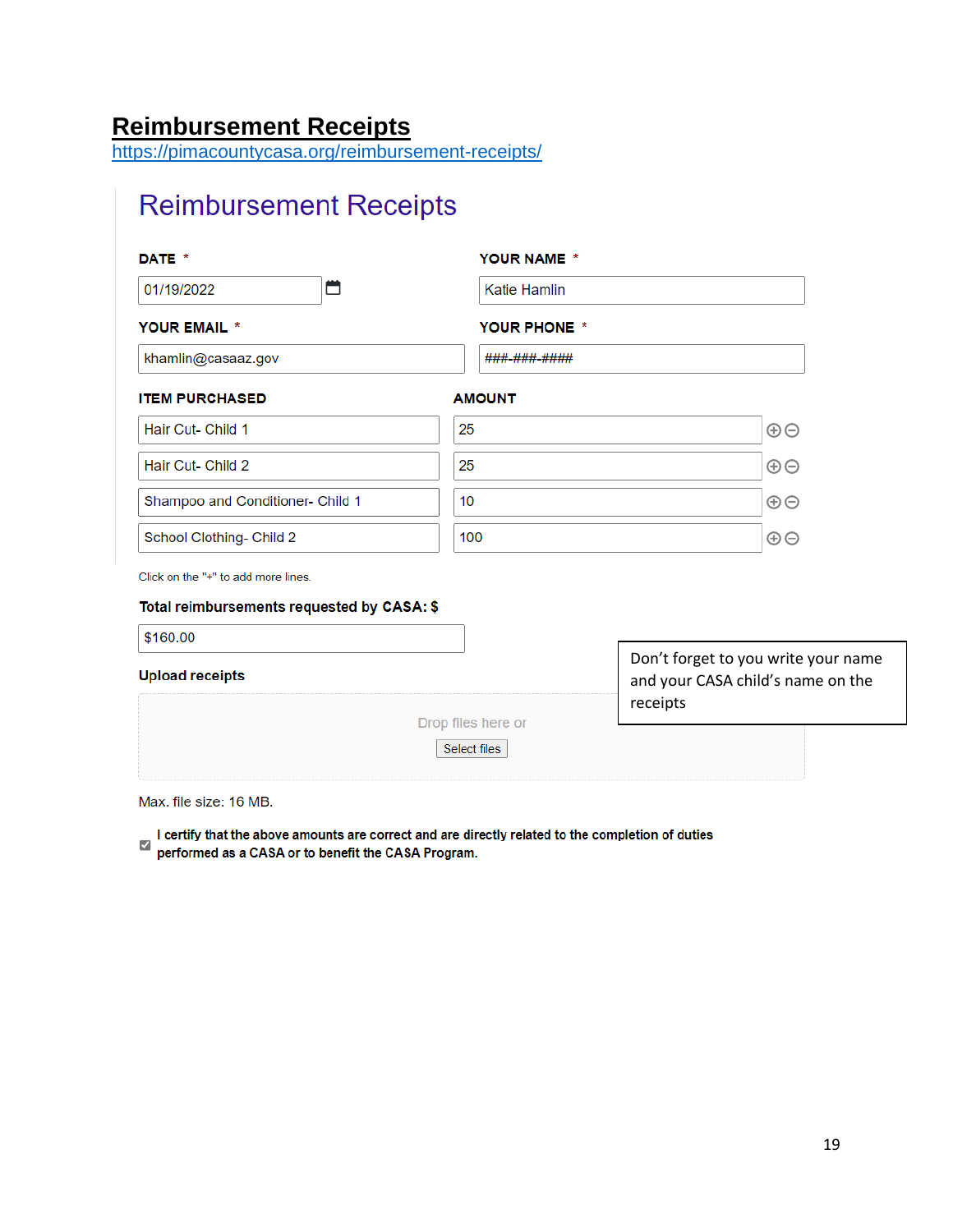#### <span id="page-19-0"></span>**Clothing requests:**

<https://pimacountycasa.org/reimbursement-receipts/>



#### *Information Needed to complete Reimbursement Form:*

- The item purchased: "Clothing"
- The amount spent for the item (to add multiple purchases use the  $+$ sign next to "Amount" box)
- The form will calculate the "Total amount of reimbursements requested by CASA"; you do not need to input anything in this box
- Receipts are required and should have the child's name and CASA's name written on them
- *To upload the receipt:*
	- $\circ$  If you have a physical copy of the receipt, take a picture of the receipt.
	- o (If completing the form on a computer, send the picture to yourself in an email and download the picture onto your computer)
	- o Click the box that says, "Select files" and find the picture of the receipt in your phone or computer
- Review the form and make sure to click the box that says: "I certify that the above amounts are correct and are directly related to the completion of duties performed as a CASA or to benefit the CASA Program"

- The CASA will need to pay up front and will be reimbursed via direct deposit.
- **The Support Council will contact you following your first request to get your banking information.**
- Keep track of how much is spent throughout the year.
- The Support Council will pay a maximum of \$250 annually for school aged children.
- If the receipt uploaded includes items not related to the CASA child, please highlight the items to be included for reimbursements or cross out the items not to be included and write the child's name associated with the purchase.
- Infant and toddler clothing are not subject to the \$250 limit but must be approved before exceeding the \$250.
- If you have questions, please email Linda Koral at [Linda@pimacountycasa.org](mailto:Linda@pimacountycasa.org)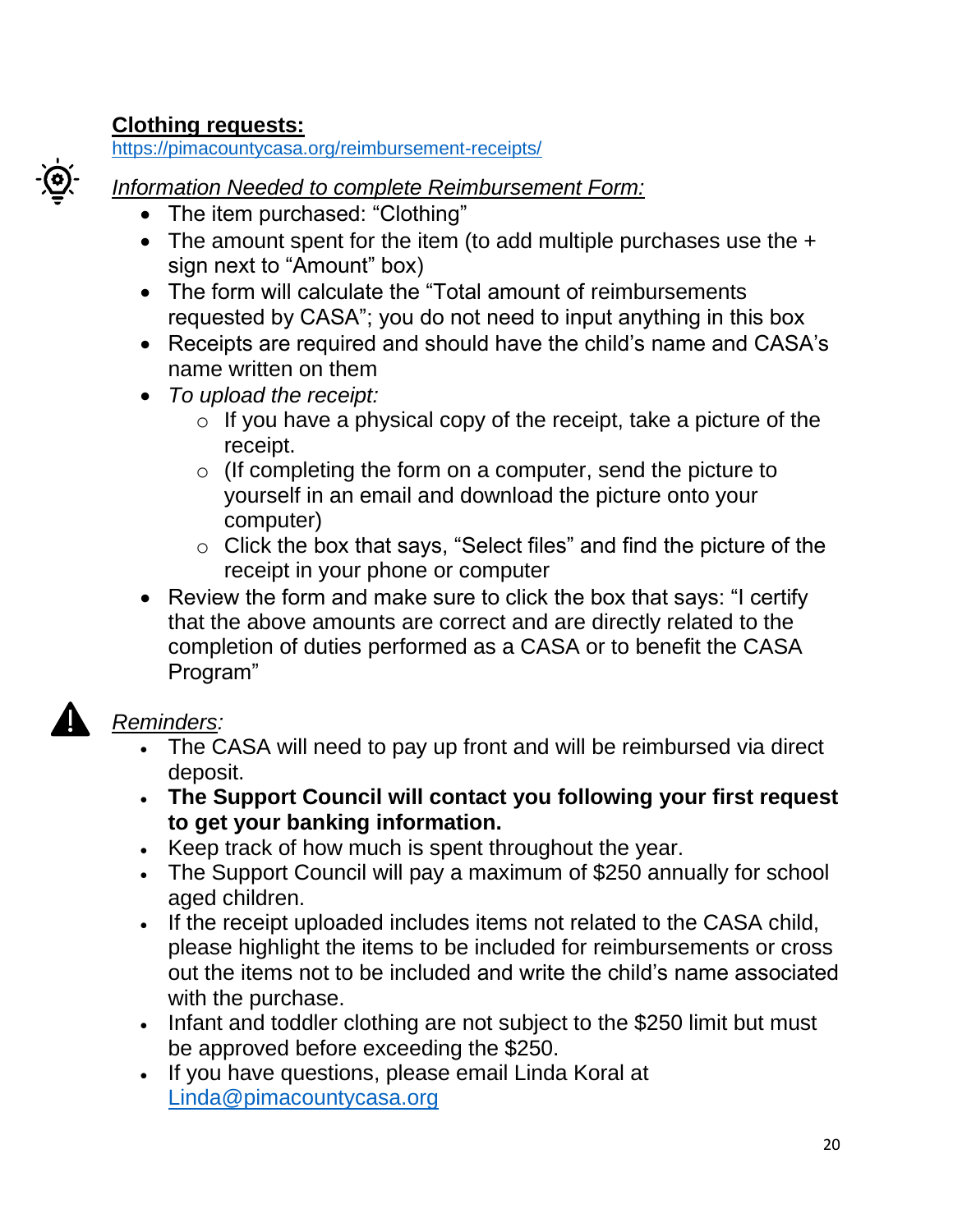## <span id="page-20-0"></span>**Personal Hygiene Allowance:**

<https://pimacountycasa.org/reimbursement-receipts/>

#### *Information Needed to complete Reimbursement Form:*

- The item purchased: "Personal Hygiene"
- The amount spent for the item (to add multiple purchases use the  $+$ sign next to "Amount" box)
- The form will calculate the "Total reimbursements requested by CASA", you do not need to input anything in this box
- Receipts are required and should have the child's name and CASA's name written on them
- *To upload the receipt:*
	- $\circ$  If you have a physical copy of the receipt, take a picture of the receipt.
	- o (If completing the form on a computer, send the picture to yourself in an email and download the picture onto your computer)
	- o Click the box that says, "Select files" and find the picture of the receipt in your phone or computer
- Review the form and make sure to click the box that says: "I certify that the above amounts are correct and are directly related to the completion of duties performed as a CASA or to benefit the CASA Program"

- The CASA will need to pay up front and will be reimbursed via direct deposit.
- **The Support Council will contact you following your first request to get your banking information.**
- Keep track of how much is spent throughout the year.
- The allowable annual amount will be \$200 per child.
- Hygiene products includes Hypoallergenic products, Haircuts, Sunscreen, Deodorant, Manicure and/or Pedicure, Feminine hygiene products, Make-up for skin care, Hair Care products, Oral **Hygiene**
- If the receipt uploaded includes items not related to the CASA child, please highlight the items to be included for reimbursements along with the child associated with the purchase.
- <span id="page-20-1"></span>• If you have questions, please email Erin Barr at [Erin@pimacountycasa.org](mailto:Erin@pimacountycasa.org)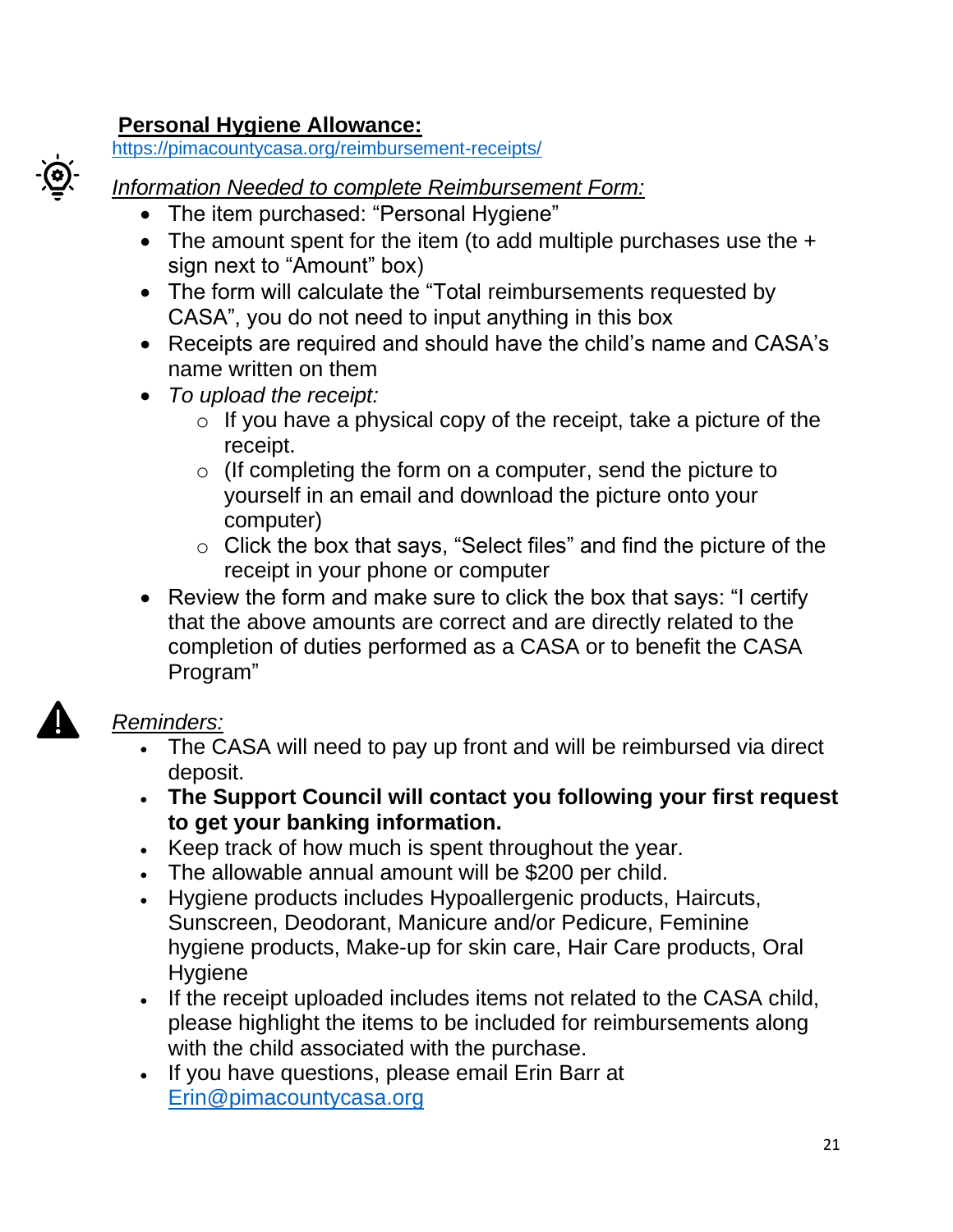# **Automatically Provided Services (No Forms Required)**

# **Kinship Grocery Cards:**

#### *Reminders:*

- Children in Kinship Placements receive a monthly \$100 grocery card each to support their placement (no form required)
- The grocery cards are sent to the CASA who ensures the placement receives the cards
- Each month make sure to respond to Erin's emails about whether there are any changes to your CASA child/children that are in Kinship placement. Reply - No Change, Case Closed, Moved to another placement, new case, adoption etc.

## **Gift Cards for CASA Children**

*Reminders:* 

A

- Holiday Gift Cards are sent out in the mail to every CASA each November.
- Birthday gift cards can be sent to each CASA before a child's birthday. Contact your CASA Coordinator before their birthday.
- Gift cards are also available for graduation, adoption, etc. **These are available from your CASA Program Coordinator**
- The gift cards are intended for the children to shop with the CASA and choose a gift for themselves of their choice.
- Children 11 and under receive \$25 gift cards; children 12 and older receive \$50 gift cards.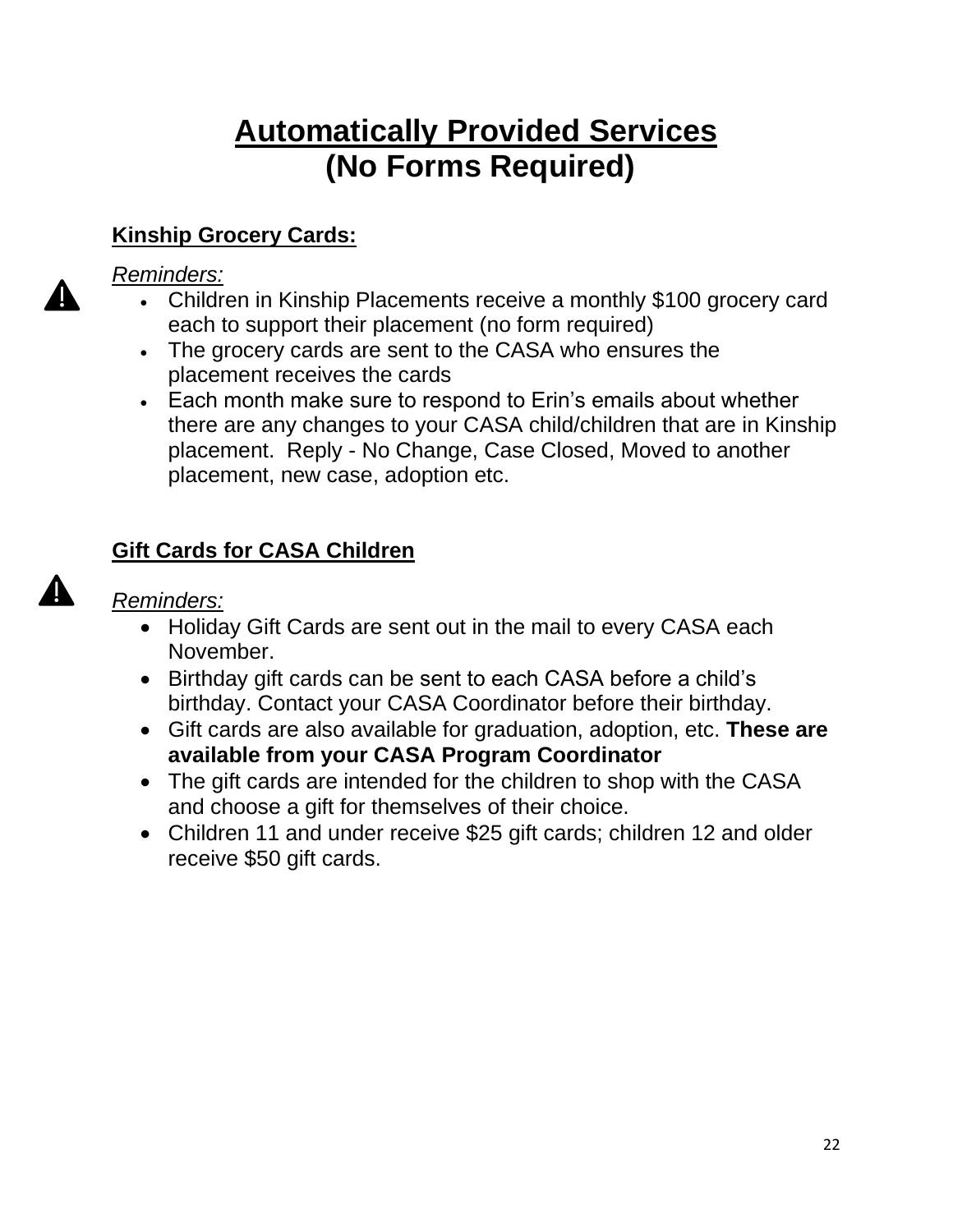#### **Activities to do in Tucson- Discounted/Free Admission Tickets**:

[Activities-in-Tucson-.pdf \(pimacountycasa.org\)](https://pimacountycasa.org/wp-content/uploads/2022/01/Activities-in-Tucson-.pdf)

**When on the CASA Support Council Main page, click on the "Activities/Programs" button. Then the "Activities" bullet.** 



**Here is where you can find a list of Free and Low Cost Activity ideas for outings along with our summer guides.** 

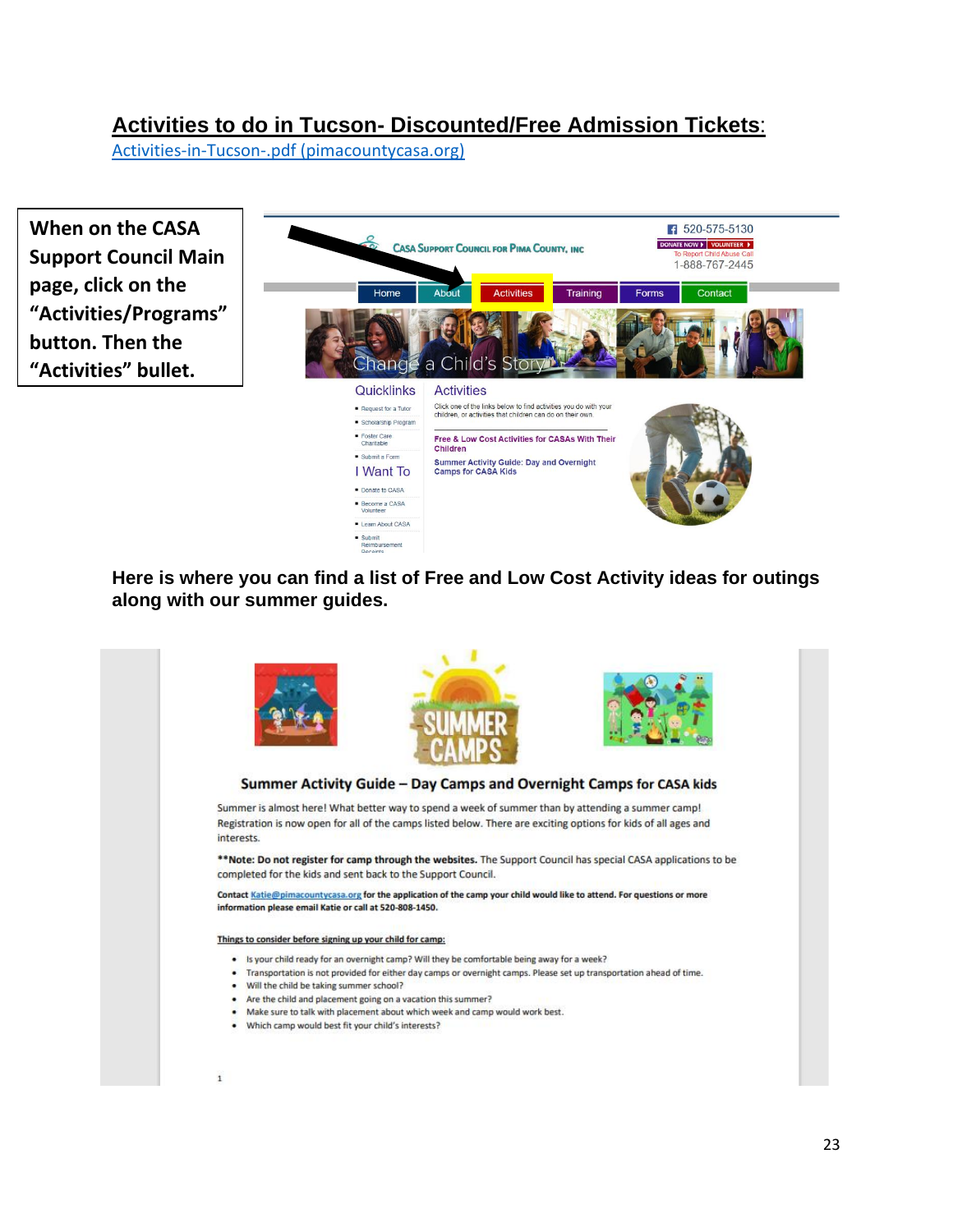#### <span id="page-23-0"></span>**CASA Program Training Tab** Brand NEW !!!  $-5130$ VOLUNTEER P **CASA SUPPORT COUNCIL FOR PIMA COUNTY, INC.** port Child Abuse Call -888-767-2445 Home Contact About **Activities** Training Forms

Select the "Training" tab (highlighted above)

Select "CASA Resources"

Login using the password to navigate to the CASA Resources home page.

Click on "Click Here to See our List of Resources, Trainings, & More."



Click through the **CASA Resource Topics** and **Training Calendar**. Here you will have access to all of the upcoming trainings and different resources for various topics all in one place.